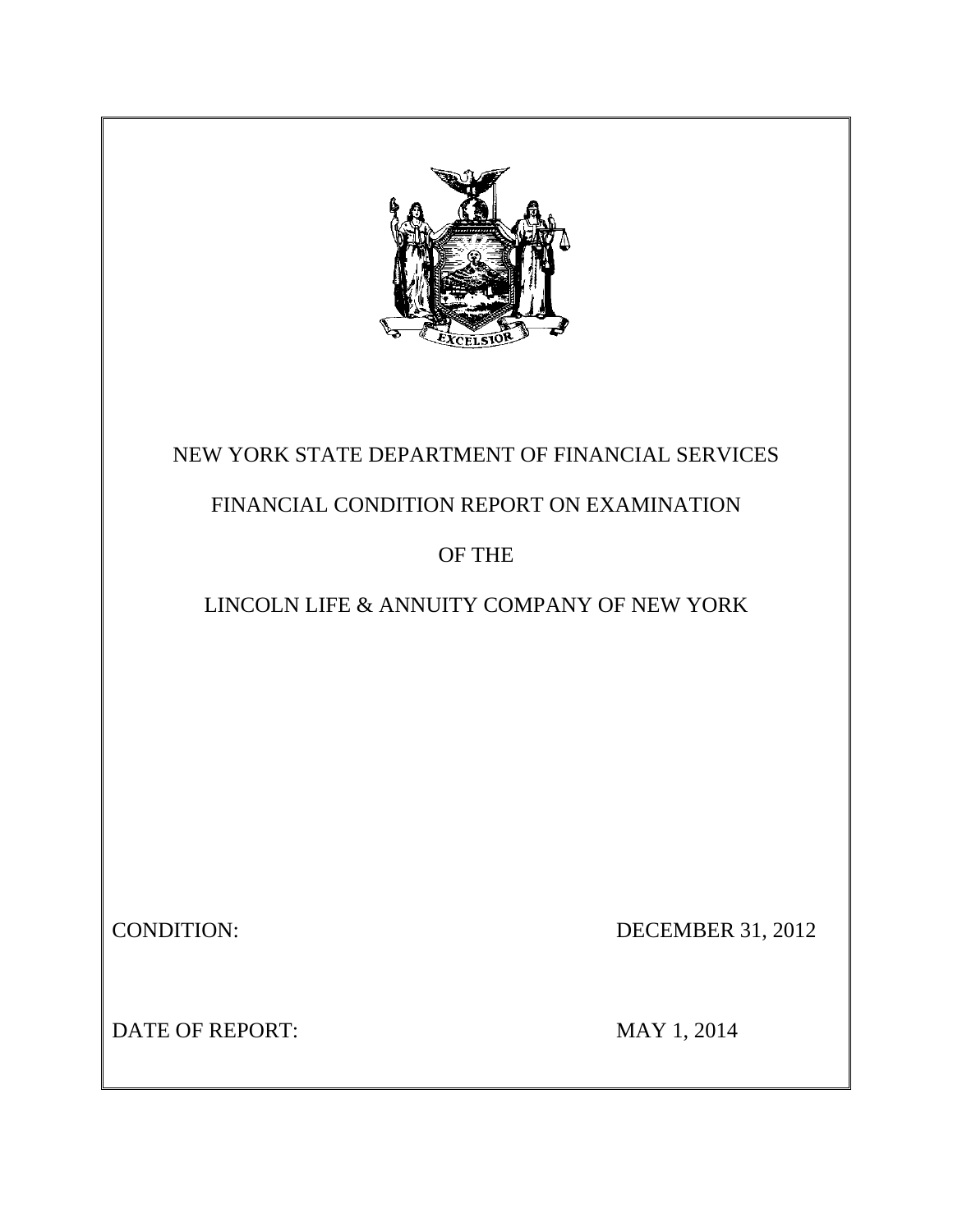### NEW YORK STATE DEPARTMENT OF FINANCIAL SERVICES

### FINANCIAL CONDITION REPORT ON EXAMINATION

## OF THE

## LINCOLN LIFE & ANNUITY COMPANY OF NEW YORK

### AS OF

## DECEMBER 31, 2012

DATE OF REPORT: MAY 1, 2014

EXAMINER: WILLIAM O'CONNELL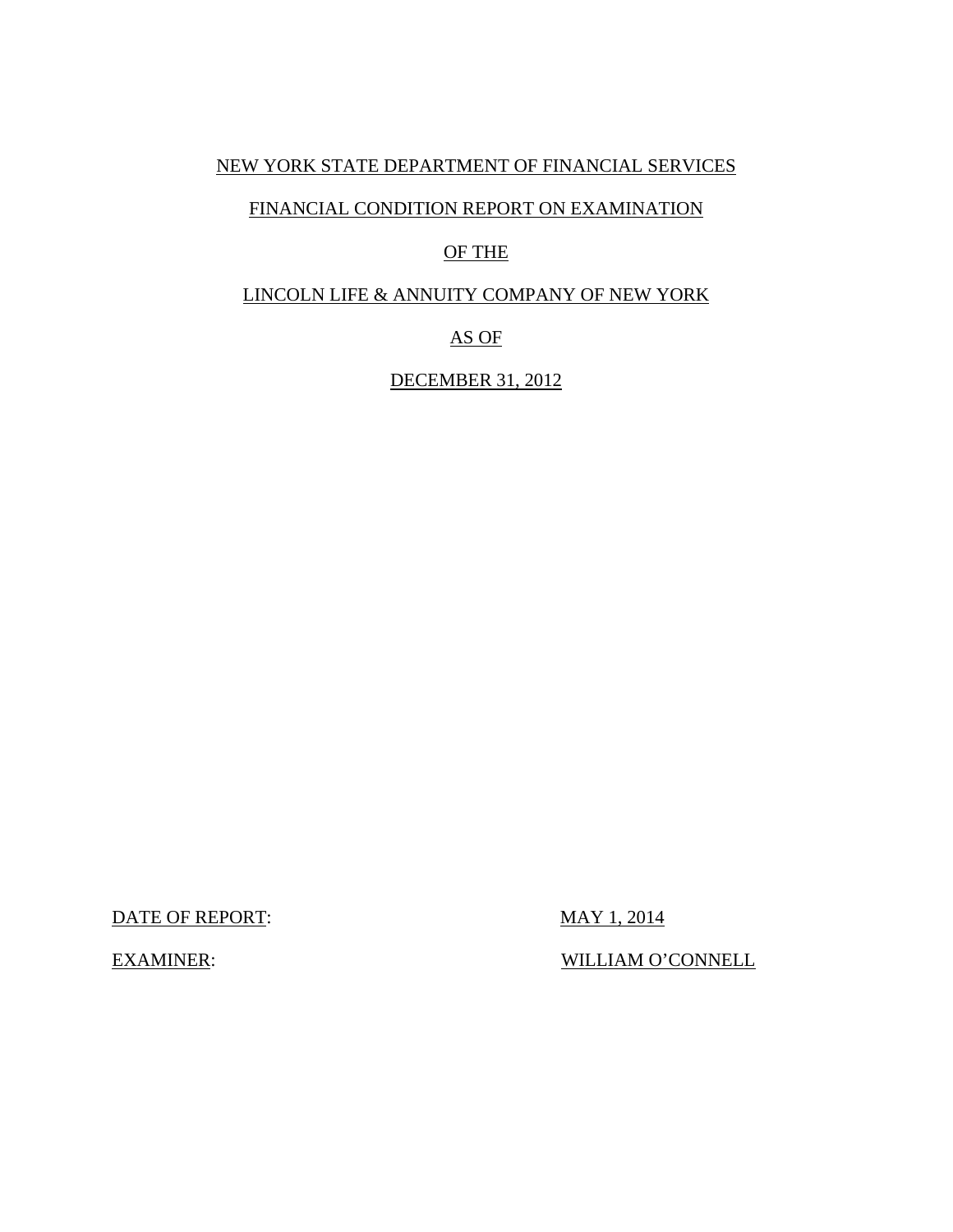## TABLE OF CONTENTS

| <b>ITEM</b> |                                     | PAGE NO.       |
|-------------|-------------------------------------|----------------|
| 1.          | <b>Executive Summary</b>            | $\overline{2}$ |
| 2.          | Scope of examination                | 3              |
| 3.          | Description of Company              | 5              |
|             | A. History                          | 5              |
|             | B. Holding company                  | 5              |
|             | C. Organizational chart             | 6              |
|             | D. Service agreements               | $\tau$         |
|             | E. Management                       | 8              |
| 4.          | Territory and plan of operations    | 10             |
|             | A. Statutory and special deposits   | 10             |
|             | <b>B.</b> Direct operations         | 10             |
|             | C. Reinsurance                      | 11             |
| 5.          | Significant operating results       | 12             |
| 6.          | <b>Financial statements</b>         | 15             |
|             | A. Independent accountants          | 15             |
|             | <b>B.</b> Net admitted assets       | 16             |
|             | C. Liabilities, capital and surplus | 17             |
|             | D. Condensed summary of operations  | 18             |
|             | E. Capital and surplus account      | 19             |
| 7.          | Self-support                        | 20             |
| 8.          | Summary and conclusions             | 22             |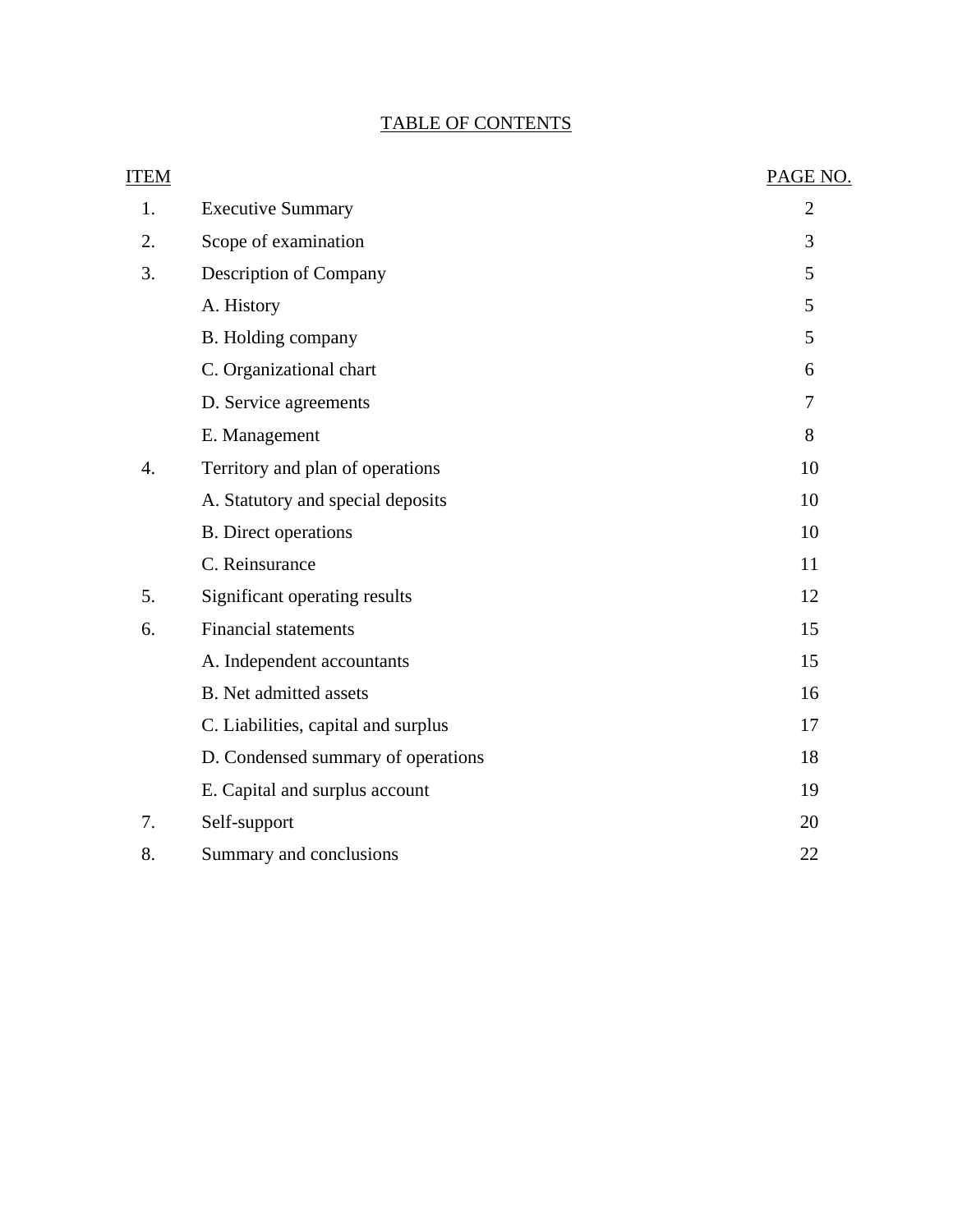

## NEW YORK STATE  $\overline{\text{DEPENDENT}}$ **SCIAL SERVICES**

Andrew M. Cuomo **Benjamin M. Lawsky** Governor Superintendent Superintendent Superintendent Superintendent Superintendent Superintendent Superintendent Superintendent Superintendent Superintendent Superintendent Superintendent Superintendent Superintendent Sup

May 22, 2014

Honorable Benjamin M. Lawsky Superintendent of Financial Services New York, New York 10004

Sir:

In accordance with instructions contained in Appointment No. 30977, dated April 24*,*  2013 and annexed hereto, an examination has been made into the condition and affairs of Lincoln Life & Annuity Company of New York, hereinafter referred to as "the Company," at its administrative office located at 1300 South Clinton Street, Fort Wayne, Indiana, 46802. The Company's home office is located at 100 Madison Street, Suite 1860, Syracuse, New York, 13202.

Wherever "Department" appears in this report, it refers to the New York State Department of Financial Services.

The report indicating the results of this examination is respectfully submitted.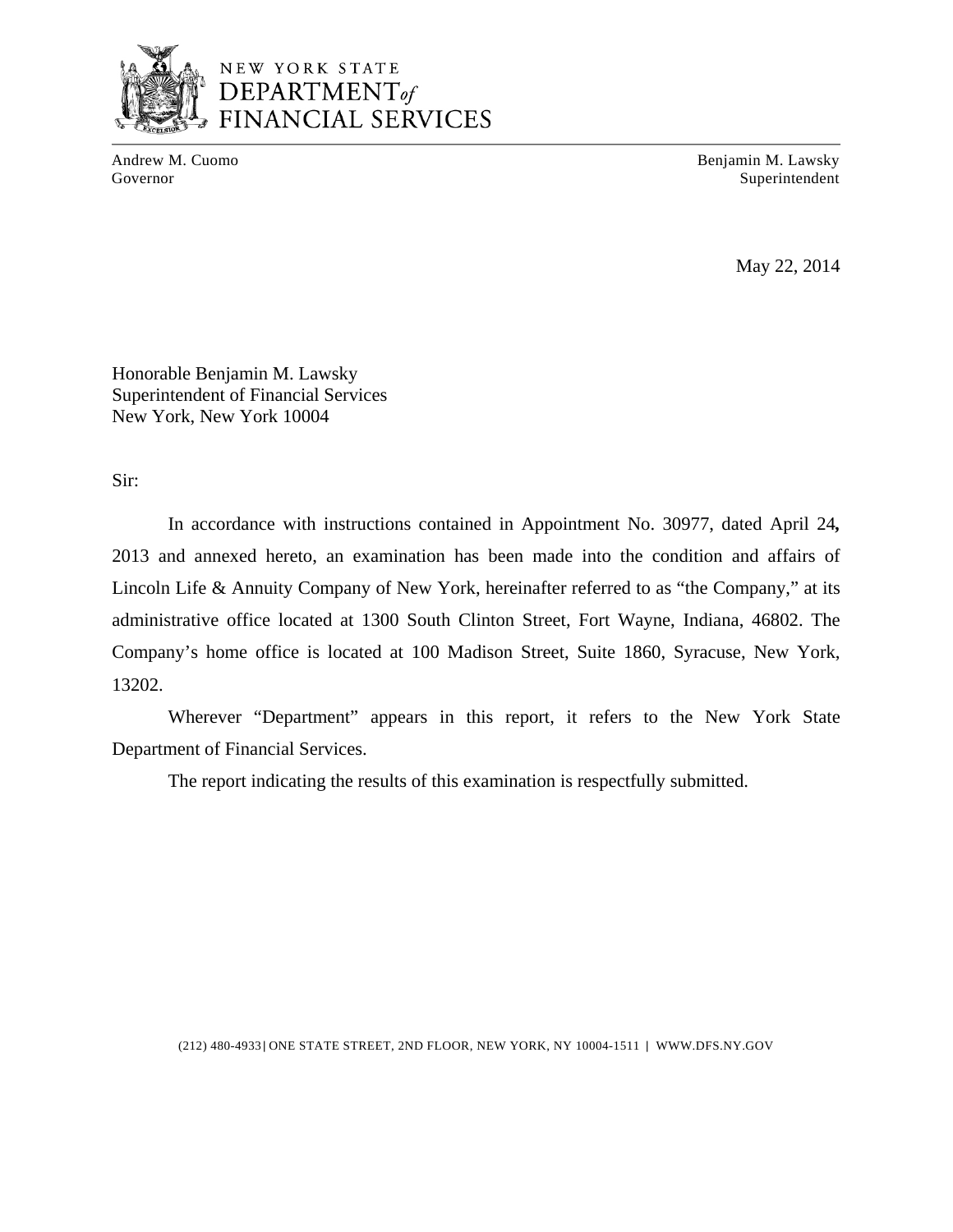## 1. EXECUTIVE SUMMARY

<span id="page-4-0"></span>The material violation contained in this report is summarized below.

 For one policy form, with 2,306 policies issued, the Company violated Section 4228(h) of the New York Insurance Law by failing to demonstrate that pricing was performed prior to the date that the statement of self-support was signed.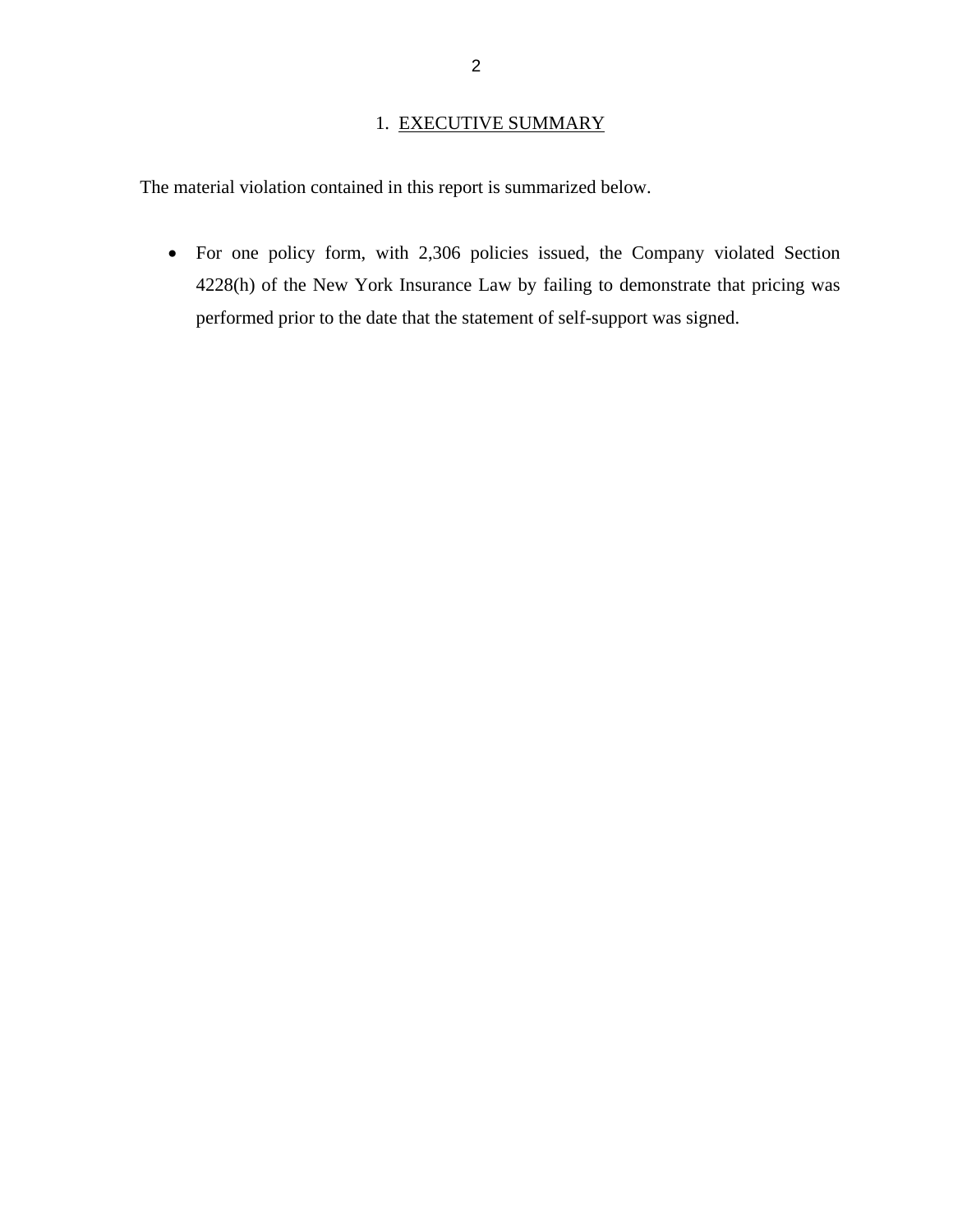#### 2. SCOPE OF EXAMINATION

<span id="page-5-0"></span>The examination of the Company was a full scope examination as defined in the *NAIC Financial Condition Examiners Handbook, 2013 Edition* (the "Handbook"). The examination covers the five-year period from January 1, 2008 through December 31, 2012. The examination was conducted observing the guidelines and procedures in the Handbook and, where deemed appropriate by the examiner, transactions occurring subsequent to December 31, 2012 but prior to the date of this report (i.e., the completion date of the examination) were also reviewed.

The examination was conducted on a risk focused basis in accordance with the provisions of the Handbook published by the National Association of Insurance Commissioners ("NAIC"). The Handbook guidance provides for the establishment of an examination plan based on the examiner's assessment of risk in the insurer's operations and utilizing that evaluation in formulating the nature and extent of the examination. The examiner planned and performed the examination to evaluate the current financial condition as well as identify prospective risks that may threaten the future solvency of the insurer. The examiner identified key processes, assessed the risks within those processes and evaluated the internal control systems and procedures used to mitigate those risks. The examination also included assessing the principles used and significant estimates made by management, evaluating the overall financial statement presentation, and determining management's compliance with New York statutes, Department guidelines, Statutory Accounting Principles as adopted by the Department, and annual statement instructions.

The examination of the Indiana domestic insurance companies of Lincoln National Corporation ("LNC"), the Company's ultimate parent, was called by the Indiana Department of Insurance ("INDOI") in accordance with the Handbook guidelines through the NAIC's Financial Examination Electronic Tracking System. The INDOI served as lead state on the examination and the Department, the South Carolina Department of Insurance ("SCDOI") and the Vermont Department of Financial Regulation ("VDFR") served as participants. The SCDOI participated on the examination with respect to their domestic insurance company Lincoln Reinsurance Company of South Carolina, and the VDFR participated on the examination with respect to their domestic insurance companies Lincoln Reinsurance Company of Vermont I, II, III and IV.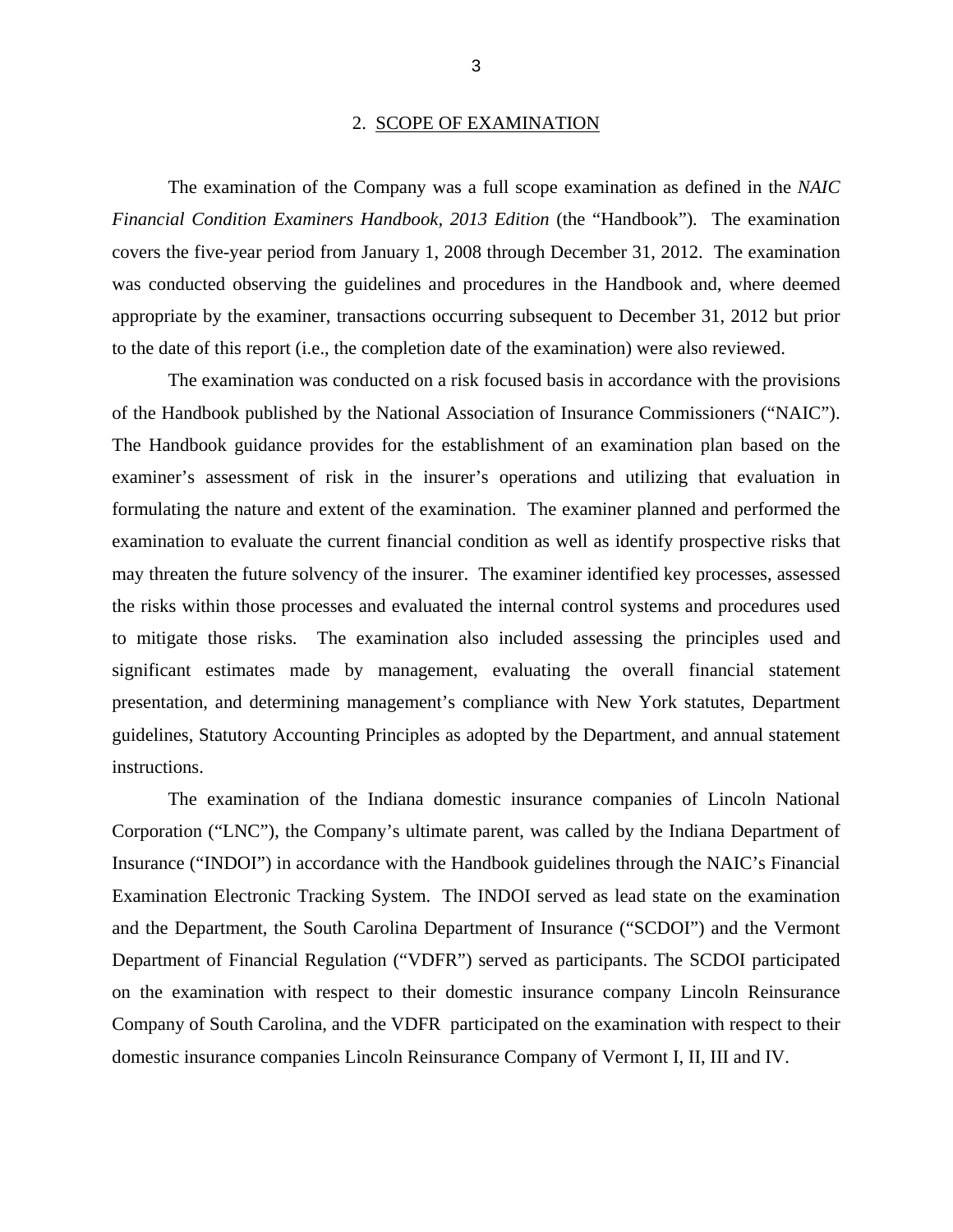Information about the Company's organizational structure, business approach and control environment were utilized to develop the examination approach. The Company's risks and management activities were evaluated incorporating the NAIC's nine branded risk categories. These categories are as follows:

- Pricing/Underwriting
- Reserving
- Operational
- Strategic
- Credit
- Market
- Liquidity
- Legal
- Reputational

The Company was audited annually, for the years 2008 through 2012, by the accounting firm of Ernst & Young, LLP ("EY"). The Company received an unqualified opinion in each year of the exam period. Certain audit workpapers of the accounting firm were reviewed and relied upon in conjunction with this examination. LNC has an internal audit department ("IAD") with an internal control staff assigned the task of assessing the internal control structure and compliance with the Sarbanes-Oxley Act of 2002 ("SOX"). Where applicable, IAD workpapers and reports, including specific SOX related workpapers, were reviewed and portions were relied upon for this examination.

The examiner reviewed the prior financial report on examination which did not contain any violations, recommendations or comments.

This report on examination is confined to financial statements and comments on those matters which involve departure from laws, regulations or rules, or which require explanation or description.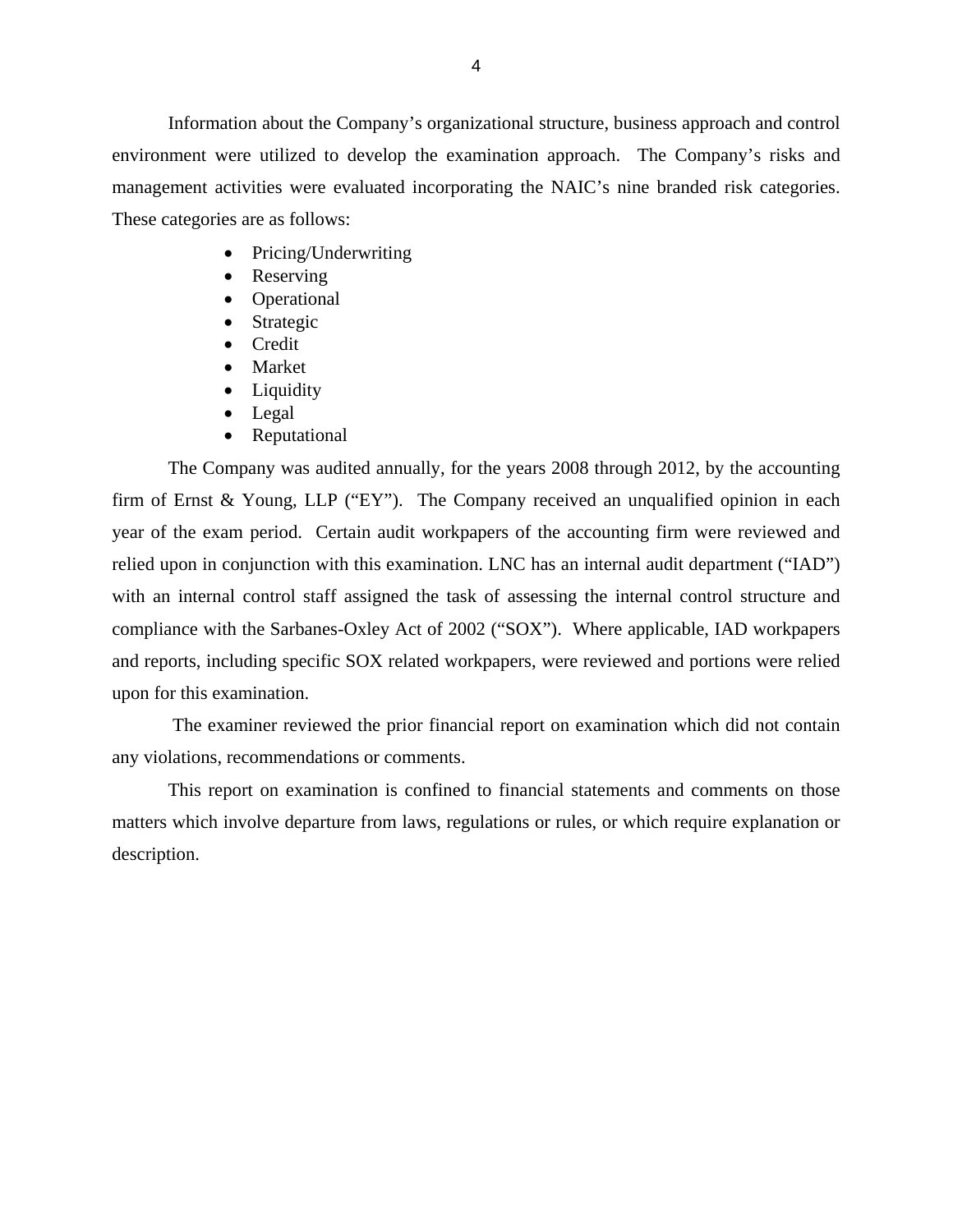#### 3. DESCRIPTION OF COMPANY

#### <span id="page-7-0"></span>A. History

The Company was incorporated as a stock life insurance company under the laws of New Jersey on October 27, 1897 with the name Colonial Life Insurance Company of America. A certificate of authority dated December 31, 1897 authorized the Company to commence business and issue policies as a joint stock life insurance company on August 4, 1900. Effective May 18, 1978, the Colonial Life Insurance Company of America was acquired by Chubb Life Insurance Company, a subsidiary of the Chubb Corporation. On March 1, 1996, the Colonial Life Insurance Company of America changed its name to Chubb Colonial Life Insurance Company. Effective May 13, 1997, Chubb Life Insurance Company and its subsidiaries were acquired by Jefferson Pilot Corporation ("JPC"). On May 1, 1998, Chubb Colonial Life Insurance Company changed its name to Jefferson Pilot Life America Insurance Company ("JPLA").

Lincoln Life & Annuity Company of New York ("LLANY") was incorporated as a stock life insurance company under the laws of New York on June 6, 1996, was licensed on September 27, 1996 and commenced business on October 1, 1996.

On April 3, 2006, LNC acquired 100% of the outstanding shares of JPC at which time JPC merged with and into LNC. On April 2, 2007, the LLANY merged with and into JPLA, which had re-domesticated from New Jersey to New York. JPLA was the surviving company and was renamed Lincoln Life and Annuity Company of New York.

At December 31, 2012 the Company listed an amount of \$2,640,000 for common capital stock and paid in and contributed surplus of \$1,135,800,643. The common capital stock represents the initial common stock of JPLA, which was provided through the sale of 132,000 shares of \$20 par value common stock.

#### B. Holding Company

The Company is a wholly owned subsidiary of Lincoln National Life Insurance Company ("LNL"), an Indiana life insurance company. The ultimate parent of the Company is LNC, a publicly traded financial services firm. The Company, LNL and its affiliate First Penn-Pacific Life Insurance Company ("FPP") are collectively known as the Lincoln Financial Group ("LFG").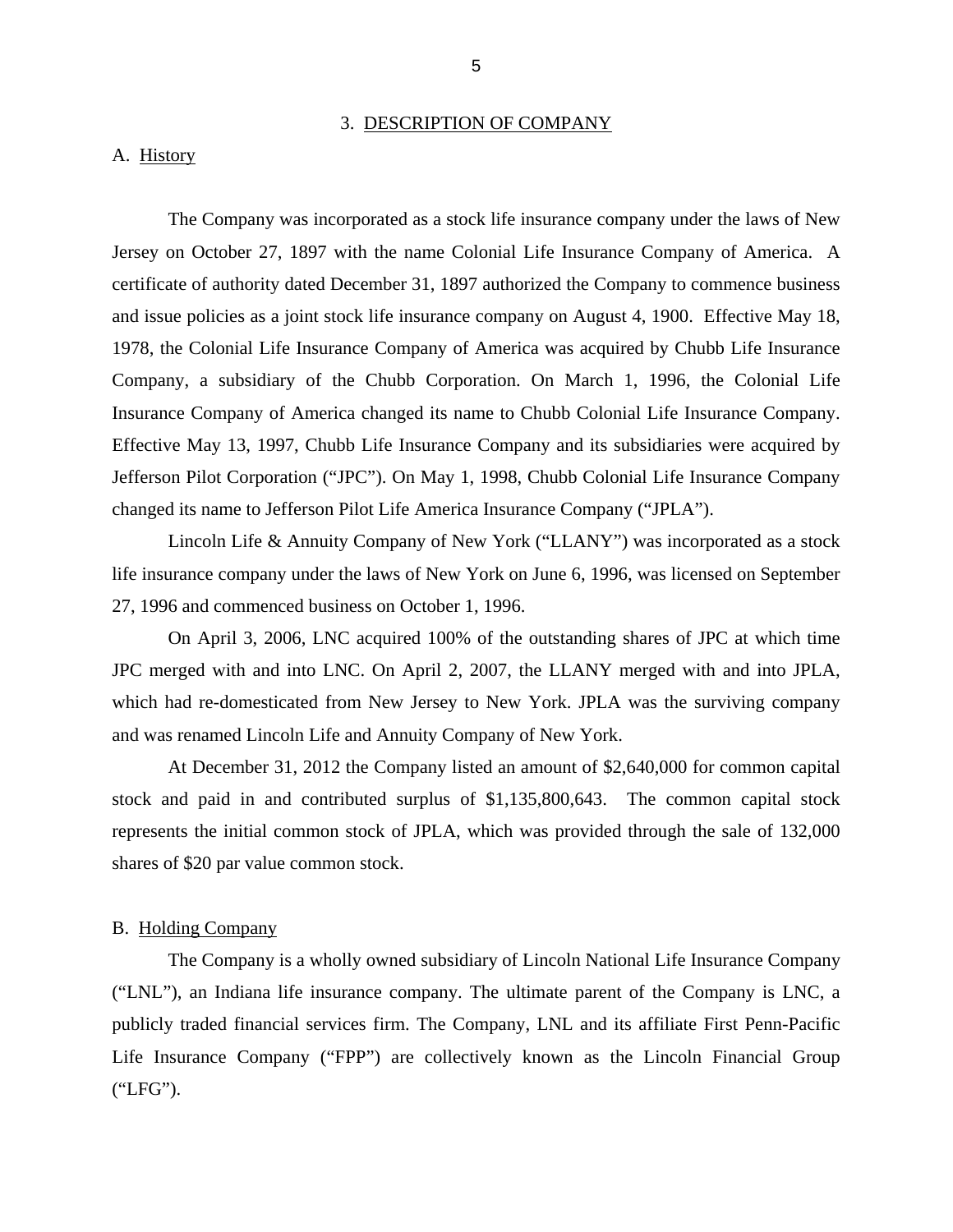## <span id="page-8-0"></span>C. Organizational Chart

An organization chart reflecting the relationship between the Company and significant entities in its holding company system as of December 31, 2012 follows:

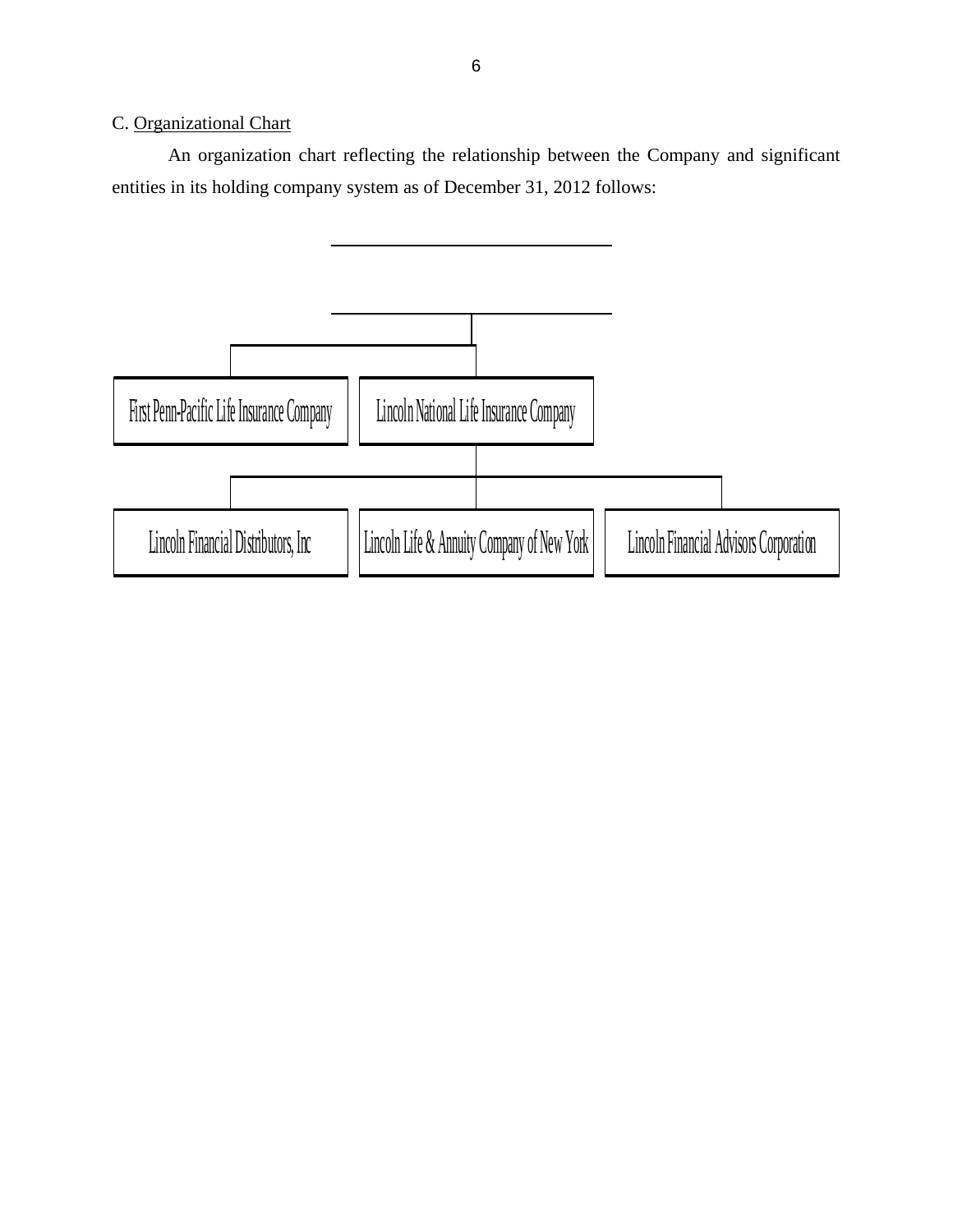## D. Service Agreements

The Company had three service agreements in effect with affiliates during the examination period.

| Type of<br>Agreement<br>and<br>Department<br>File Number                   | Effective<br>Date | Provider(s)<br>of<br>Service(s)                                                                  | Recipient(s)<br>of<br>Service(s) | Specific<br>Service(s)<br>Covered                                                                                                                                                      | Income/<br>$(Express)*$ For<br>Each Year of the<br>Examination                                                                |
|----------------------------------------------------------------------------|-------------------|--------------------------------------------------------------------------------------------------|----------------------------------|----------------------------------------------------------------------------------------------------------------------------------------------------------------------------------------|-------------------------------------------------------------------------------------------------------------------------------|
| Principal<br>Underwriting<br>Agreement<br>Department<br>File No. 37444     | 5/1/2007          | Lincoln<br>Financial<br>Distributors,<br>Inc. $("LFD")$                                          | The<br>Company                   | <b>LFD</b> Distributes<br>and acts as<br>principal<br>underwriter of<br>the Company's<br>separate<br>accounts.                                                                         | 2008 \$<br>(4,293,843)<br>2009\$<br>(3,961,047)<br>2010 \$<br>(4,907,363)<br>2011 \$<br>(5,662,835)<br>(6,386,897)<br>2012 \$ |
| Wholesaling<br>and Processing<br>Agreement<br>Department<br>File No. 37443 | 5/1/2007          | The<br>Company                                                                                   | <b>LFD</b>                       | Recordkeeping<br>services for LFD<br>in its role as<br>Principal<br>Underwriter.                                                                                                       | 2008 \$<br>5,276,370<br>2009\$<br>2,290,439<br>2010 \$<br>1,829,189<br>3,976,003<br>2011 \$<br>4,629,439<br>2012 \$           |
| <b>Master Service</b><br>Agreement<br>Department<br>File No. 37411         | 5/1/2007          | Various LNC<br>affiliated<br>companies as<br>listed in<br>Exhibit A<br>and B to the<br>Agreement | The<br>Company                   | Actuarial, risk<br>management, tax<br>accounting and<br>administration,<br>internal auditing,<br>separate account<br>operations,<br>accounting and<br>financial<br>reporting, treasury | 2008 \$ (58,649,915)<br>2009 \$ (58,622,637)<br>2010 \$ (57,433,659)<br>2011 \$ (65,233,376)<br>2012 \$ (73,560,477)          |
| Amendment 1<br>Department<br>File No. 38111                                | 10/1/2007         |                                                                                                  |                                  | operations,<br>corporate<br>management,<br>customer service,<br>human resources,                                                                                                       |                                                                                                                               |
| Amendment 2<br>and Exhibits<br>Department<br>File No. 46889                | 3/14/2013         |                                                                                                  |                                  | IT services, legal,<br>compliance,<br>underwriting,<br>sales and<br>marketing,<br>printing and<br>mailing,<br>wholesale<br>distribution and<br>facilities<br>management.               |                                                                                                                               |

\*Amount of Income or (Expense) Incurred by the Company

The Company participates in a federal income tax allocation agreement with its parent and affiliates.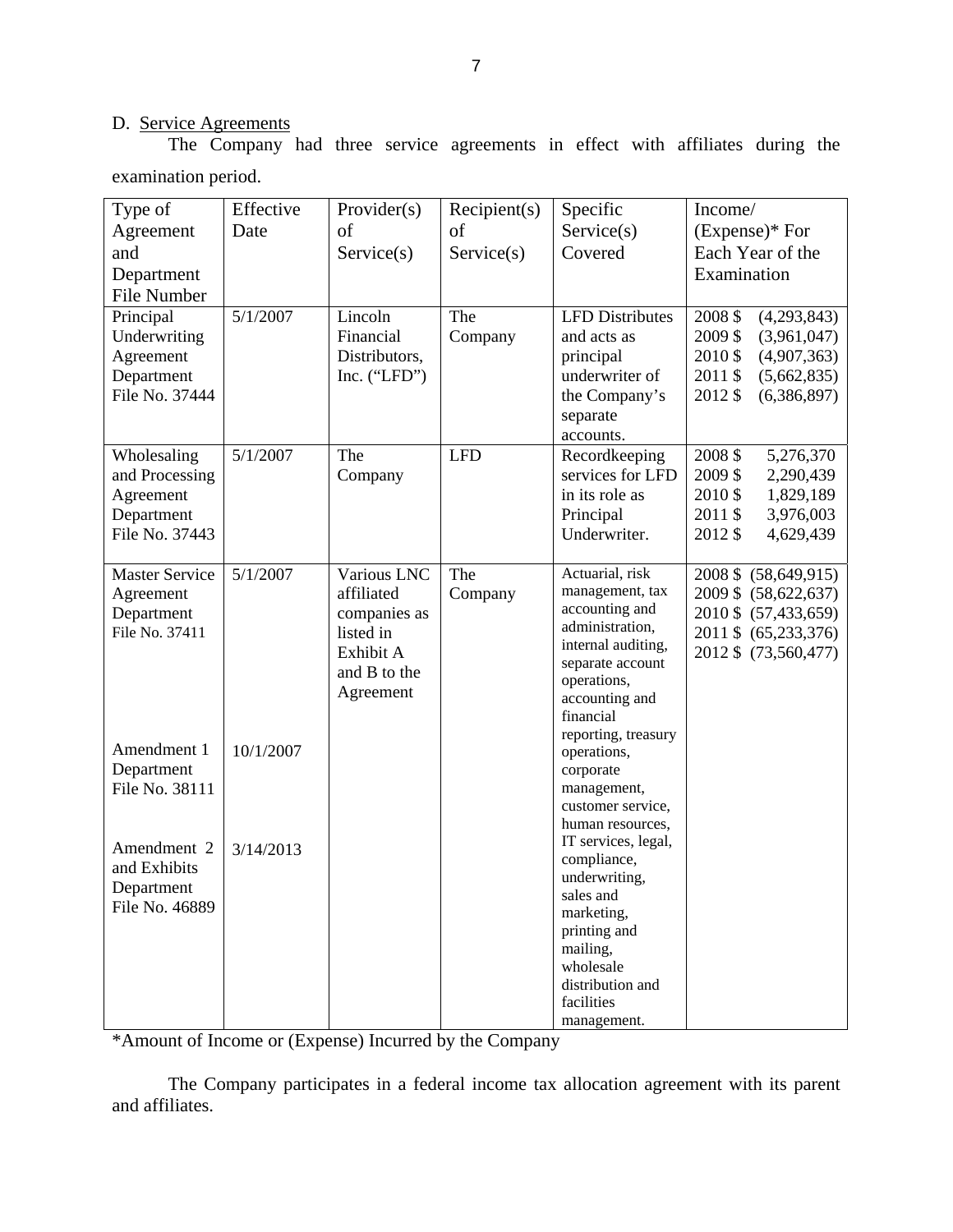#### E. Management

The Company's by-laws provide that the board of directors shall be comprised of not less than seven and not more than 11 directors. Directors are elected for a period of one year at the annual meeting of the stockholders held in May of each year. As of December 31, 2012, the board of directors consisted of nine members. Meetings of the board are held immediately or within 30 days thereafter the annual shareholders meeting in May and at such intervals and on such dates as the board may designate by resolution.

The nine board members and their principal business affiliation, as of December 31, 2012, were as follows:

| Name and Residence                          | <b>Principal Business Affiliation</b>                                                                        | Year First<br>Elected |
|---------------------------------------------|--------------------------------------------------------------------------------------------------------------|-----------------------|
| Ellen G. Cooper<br>Mapleton, NJ             | Chief Investment Officer and Executive Vice<br>President<br>Lincoln Life and Annuity Company of New York     | 2012                  |
| Charles C. Cornelio<br>Greensboro, NC       | Chief Administrative Officer and Executive Vice<br>President<br>Lincoln Life and Annuity Company of New York | 2006                  |
| Randal J. Freitag<br>Devon, PA              | Chief Financial Officer and Executive Vice<br>President<br>Lincoln Life and Annuity Company of New York      | 2011                  |
| Dennis R. Glass<br>Bryn Mawr, PA            | President<br>Lincoln Life and Annuity Company of New York                                                    | 2006                  |
| George W. Henderson, III*<br>Greensboro, NC | Retired Chairman and Chief Executive Officer<br>Burlington Industries, Inc.                                  | 2006                  |
| Mark E. Konen<br>Villanova, PA              | <b>Executive Vice President</b><br>Lincoln Life and Annuity Company of New York                              | 2006                  |
| M. Leanne Lachman*<br>New York, NY          | President<br>Lachman Associates, LLC                                                                         | 1996                  |
| Louis G. Marcoccia*<br>Manlius, NY          | Executive Vice President and Chief Financial<br>Officer<br><b>Syracuse University</b>                        | 1996                  |

\* Not affiliated with the Company or any other company in the holding company system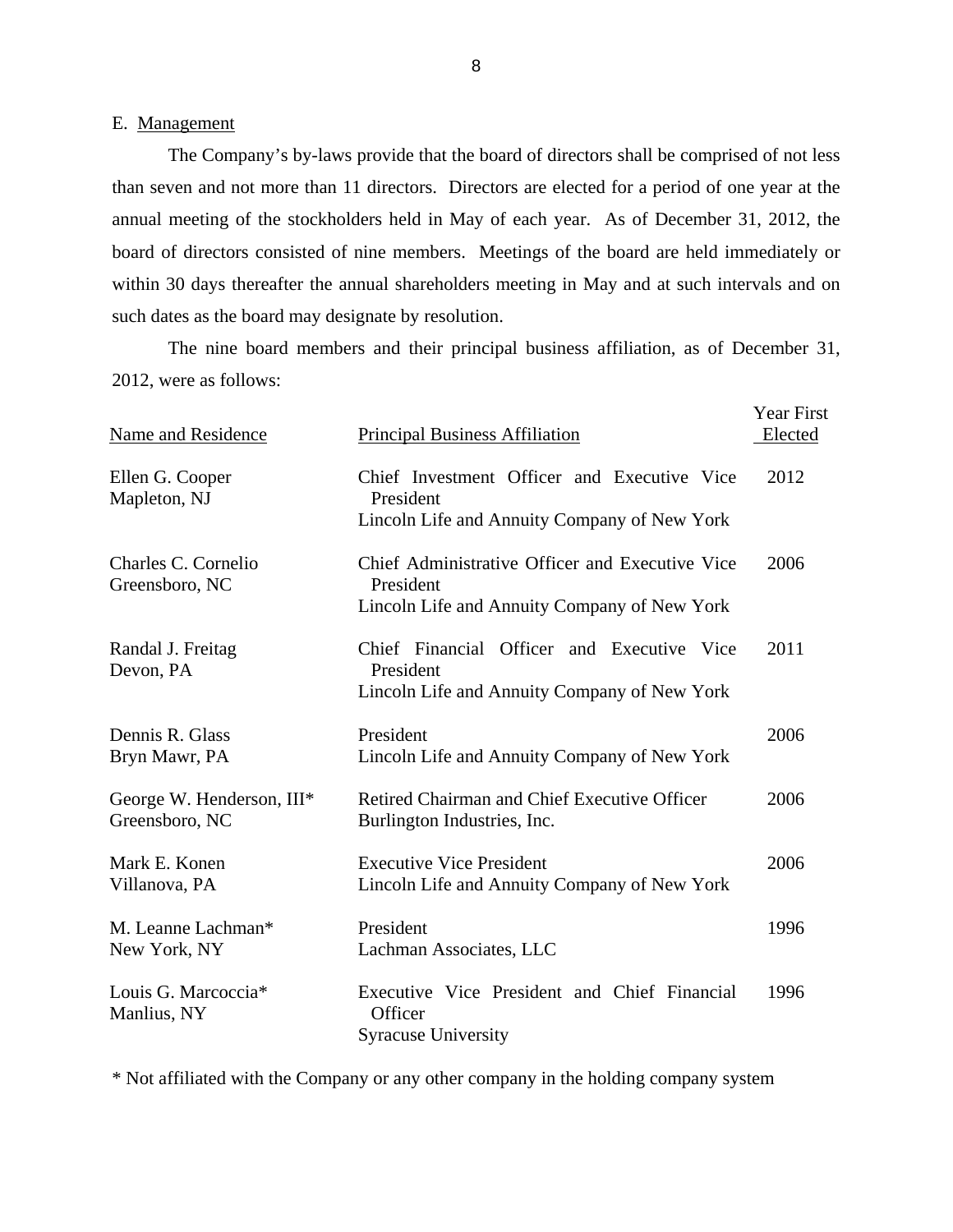In May, 2013, Robert Dineen joined the board after his retirement from the Lincoln Financial Network as Vice Chairman on May 1, 2013.

The examiner's review of the minutes of the meetings of the board of directors and its committees indicated that meetings were well attended and that each director attended a majority of meetings.

The following is a listing of the principal officers of the Company as of December 31, 2012:

| Name                | Title                                                            |
|---------------------|------------------------------------------------------------------|
| Dennis R. Glass     | President                                                        |
| Robert O. Sheppard  | Secretary                                                        |
| Jeffrey D. Coutts   | Treasurer                                                        |
| Richard M. Klenk    | <b>Appointed Actuary</b>                                         |
| Ellen G. Cooper     | <b>Chief Investment Officer and Executive Vice President</b>     |
| Randal J. Freitag   | <b>Chief Financial Officer and Executive Vice President</b>      |
| Charles C. Cornelio | <b>Chief Administrative Officer and Executive Vice President</b> |
| Mark E. Konen       | <b>Executive Vice President</b>                                  |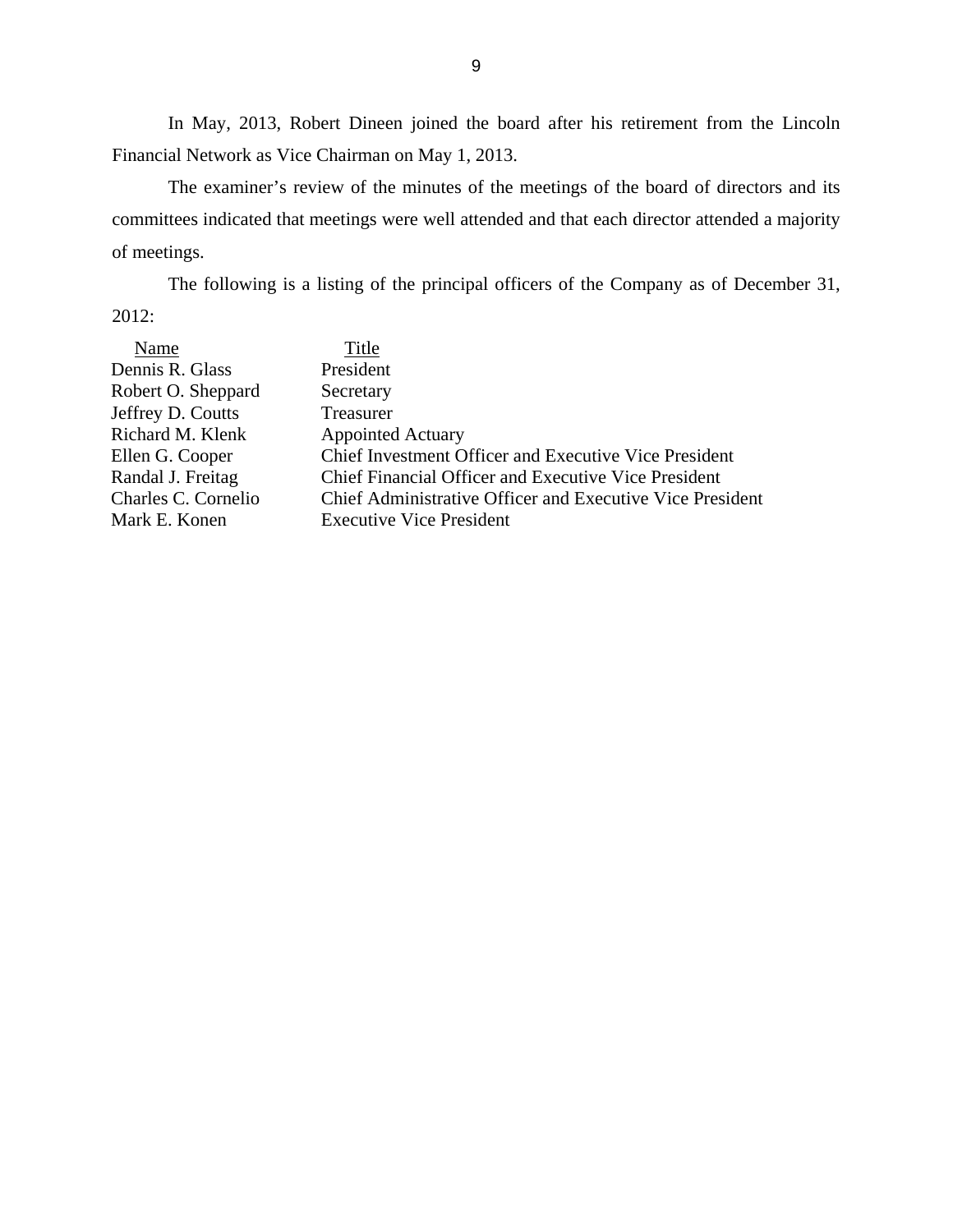#### 4. TERRITORY AND PLAN OF OPERATIONS

<span id="page-12-0"></span>The Company is authorized to write life insurance, annuities and accident and health insurance as defined in paragraphs 1, 2 and 3 of Section 1113(a) of the New York Insurance Law.

The Company is licensed to transact business in all states, the District of Columbia, and the U.S. Virgin Islands. In 2012, 84.4% of life premiums, 98.3% of annuity considerations, and 89.8% of accident and health premiums were received from New York. Policies are written on a non-participating basis.

#### A. Statutory and Special Deposits

As of December 31, 2012, the Company had \$5,235,000 (par value) of United States Treasury Bonds on deposit with the State of New York, its domiciliary state, for the benefit of all policyholders, claimants and creditors of the Company. As per confirmations received from the following states which were reported in Schedule E of the 2012 filed annual statement; an additional \$6,689,335 was being held by the states of Arkansas, Georgia, New Jersey, New Mexico, North Carolina, South Carolina, and U.S. Virgin Islands.

#### B. Direct Operations

The Company currently offers life insurance, annuity products, disability products and qualified pension products and services to individuals and groups. The Company's portfolio includes term life, universal life, variable universal life, individual and group variable and fixed annuities, accidental death and dismemberment, as well as short-term and long-term disability products. The Company writes both general account and separate account business. The Company discontinued selling universal life policies with secondary guarantees in 2013. The Company is increasing its focus on group sales and decreasing its focus on individual sales.

During the examination period, the Company's principal lines of business sold were ordinary fixed and variable annuities and universal life with a lapse protection rider. In 2012, 60.5% of total premiums and considerations were from annuity business and 34.8% were from life insurance. The Company's life insurance segment focuses on the creation and protection of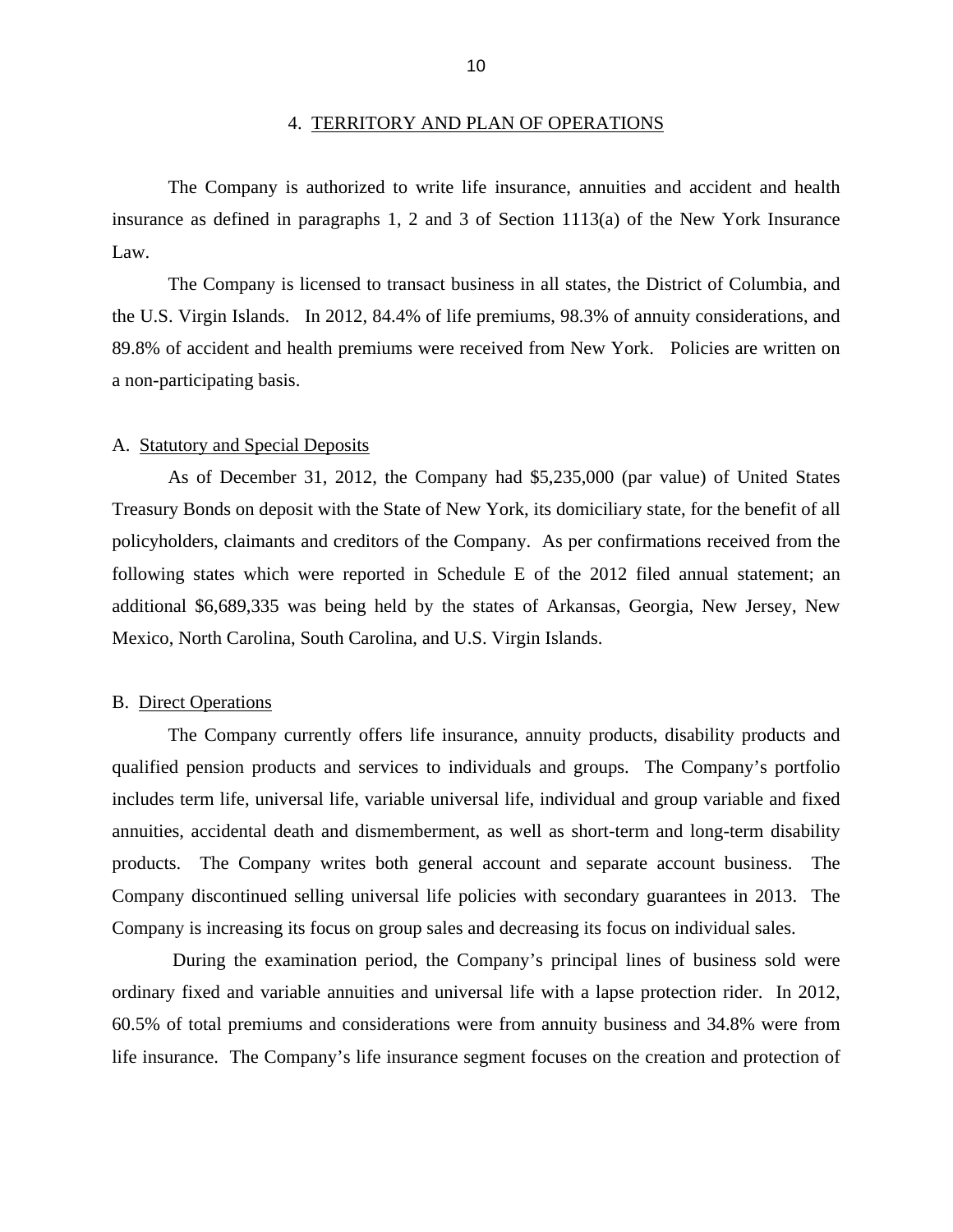<span id="page-13-0"></span>wealth, targets the affluent to high net worth markets and focuses primarily on product design and customer service.

The Company's agency operations are conducted on a general agency basis. Distribution channels such as broker-dealers, independent financial planners, wire/regional firms, financial institutions, and managing general agents are utilized.

#### C. Reinsurance

As of December 31, 2012, the Company had reinsurance treaties in effect with 61 companies, of which 28 were authorized or accredited. The Company's life and accident and health business is reinsured on a coinsurance, modified-coinsurance, and/or yearly renewable term basis. Reinsurance is provided on both an automatic and facultative basis.

The maximum retention limit for individual life contracts is \$20,000,000. The total face amount of life insurance ceded as of December 31, 2012, was \$26,656,947,610, which represents 39.7% of the total face amount of life insurance in force.

Reserve credit taken for reinsurance ceded to unauthorized companies totaling \$98,900,392, was supported by letters of credit and trust agreements totaling \$96,140,478. The balance of \$2,333,766 is shown as a liability.

As of December 31, 2012, the Company assumed individual and group life business and individual and group annuity business from nine unaffiliated insurers and one affiliated insurer. The total face amount of life insurance assumed as of December 31, 2012 was \$17,295,361,139, or 25.6% of the total face amount of life insurance in force. The bulk of assumed life insurance (93.5%) is from a 1998 acquisition of a block of individual life insurance policies and annuities acquired from Aetna Life Insurance Company ("ALIC") and the Aetna Life Insurance and Annuity Company ("ALIAC"). The acquisition involved the Company acquiring the New York portion of the block while LNL acquired the non-New York portion of the block. During 2007, LNL transferred its obligations, as indemnity reinsurer and administrator, of the non-New York portion of the block to the Company.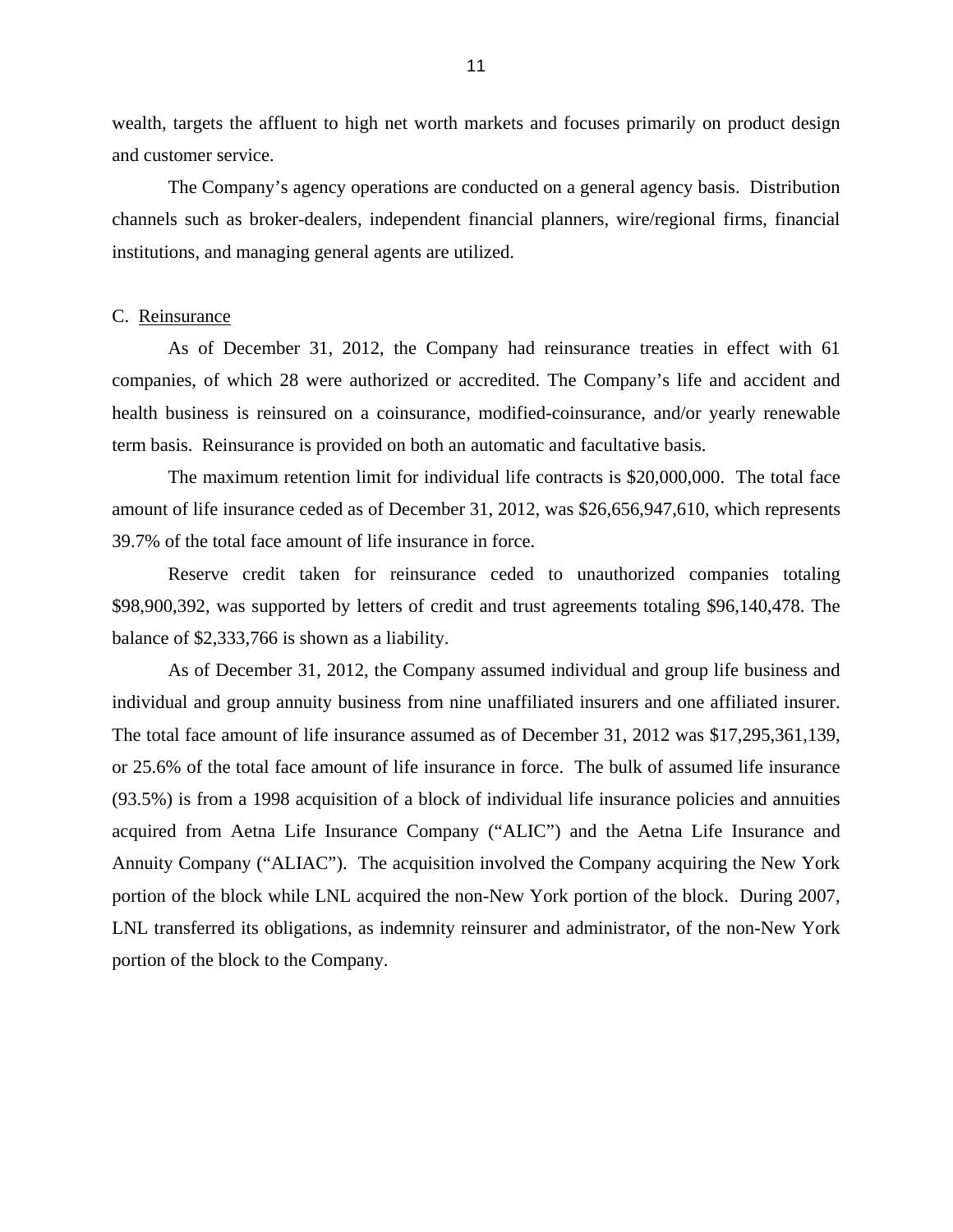#### 5. SIGNIFICANT OPERATING RESULTS

Indicated below is significant information concerning the operations of the Company during the period under examination as extracted from its filed annual statements. Failure of items to add to the totals shown in any table in this report is due to rounding.

The following table indicates the Company's financial growth (decline) during the period under review:

|                                                         | December 31,<br>2008             | December 31,<br>2012                 | Increase<br>(Decrease)         |
|---------------------------------------------------------|----------------------------------|--------------------------------------|--------------------------------|
| Admitted assets                                         | \$8,440,912,301                  | \$10,925,489,739                     | \$2,484,577,438                |
| Liabilities                                             | \$7,645,741,199                  | \$10,277,092,962                     | \$2,631,351,763                |
| Common capital stock                                    | \$<br>2,640,000                  | \$<br>2,640,000                      | \$<br>$\overline{0}$           |
| Gross paid in and contributed surplus                   | 1,135,800,643                    | 1,135,800,643                        | $\overline{0}$                 |
| Unassigned funds (surplus)<br>Total capital and surplus | (343, 269, 541)<br>\$795,171,102 | (490, 043, 866)<br>\$<br>648,396,777 | 146,774,325<br>\$(146,774,325) |
| Total liabilities, capital and surplus                  | \$8,440,912,301                  | \$10,925,489,739                     | \$2,484,577,438                |

The Company's invested assets as of December 31, 2012, exclusive of separate accounts, were mainly comprised of bonds (88.6%), mortgage loans (5.6%), and policy loans (4.7%).

The majority (93.7%) of the Company's bond portfolio, as of December 31, 2012, was comprised of investment grade obligations.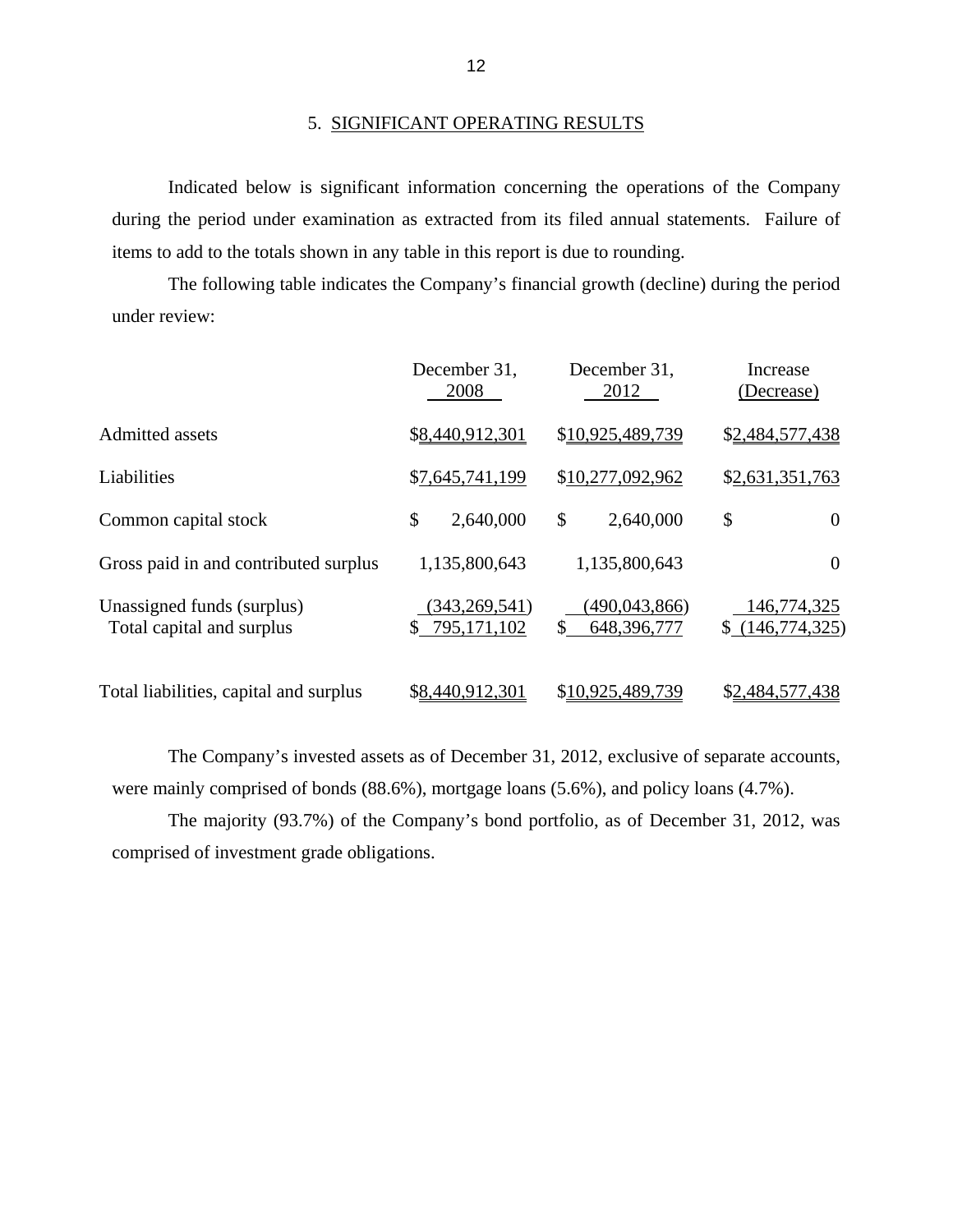The following is the net gain (loss) from operations by line of business after federal income taxes but before realized capital gains (losses) reported for each of the years under examination in the Company's filed annual statements:

|                                           | 2008                                  | 2009                           | 2010                          | 2011                          | 2012                         |
|-------------------------------------------|---------------------------------------|--------------------------------|-------------------------------|-------------------------------|------------------------------|
| Industrial life                           | \$<br>570,826                         | \$<br>571,371                  | \$<br>249,778                 | \$<br>130,760                 | \$<br>(830, 390)             |
| Ordinary:<br>Life insurance<br>Individual | \$14,744,605                          | \$63,847,265                   | \$53,794,246                  | \$<br>2,428,339               | \$13,874,078                 |
| annuities                                 | (6,323,190)                           | 33,971,415                     | 14,489,494                    | (109, 184, 247)               | 54,410,783                   |
| Supplementary<br>contracts                | 599,704                               | (429,270)                      | 772,200                       | 143,931                       | (209, 174)                   |
| Total ordinary                            | \$9,021,119                           | \$97,389,410                   | \$69,055,940                  | \$(106,611,977)               | \$68,075,687                 |
|                                           |                                       |                                |                               |                               |                              |
| Group:                                    |                                       |                                |                               |                               |                              |
| Life<br>Annuities                         | $\mathcal{S}$<br>269,000<br>2,501,019 | \$<br>(993, 154)<br>10,114,359 | \$<br>(248, 618)<br>7,337,576 | \$<br>(804, 346)<br>7,172,481 | \$(6,789,161)<br>(1,536,677) |
|                                           |                                       |                                |                               |                               |                              |
| Total group                               | \$2,770,019                           | \$9,121,205                    | \$7,088,958                   | \$<br>6,368,135               | \$(8,325,838)                |
| Accident and health:<br>Group             | \$<br>704,748                         | $\mathbb{S}$<br>(686, 886)     | $$$ $(3,456,505)$             | $\mathbb{S}$<br>583,247       | \$(1,589,643)                |
| Other                                     | (287,071)                             | 991,669                        | 155,572                       | 146,980                       | 59,171                       |
| Total accident                            |                                       |                                |                               |                               |                              |
| and health                                | \$<br>417,677                         | \$<br>304,783                  | \$ (3,300,933)                | \$<br>730,227                 | \$(1,530,472)                |
| All other lines                           | \$<br>$\boldsymbol{0}$                | \$<br>$\boldsymbol{0}$         | \$<br>$\boldsymbol{0}$        | \$<br>$\boldsymbol{0}$        | \$24,557,172                 |
| Total                                     | \$12,779,641                          | \$107,386,769                  | \$73,093,743                  | \$(99, 382, 855)              | \$81,946,159                 |

The change in the Company's net gain from operations from its ordinary life insurance line in 2008 and 2009 primarily related to federal income taxes incurred due to a tax return trueup benefit provision. In 2011, the Company's net gain from operations decreased compared to 2010 as a result of a guaranty fund assessment accrual of \$17.1 million in 2011 resulting from the insolvency of Executive Life of New York. The additional decline in net gain from operations was due to the increase in reserves on a tax basis was smaller than the increase in reserves on a statutory basis resulting in a higher tax expense in 2011.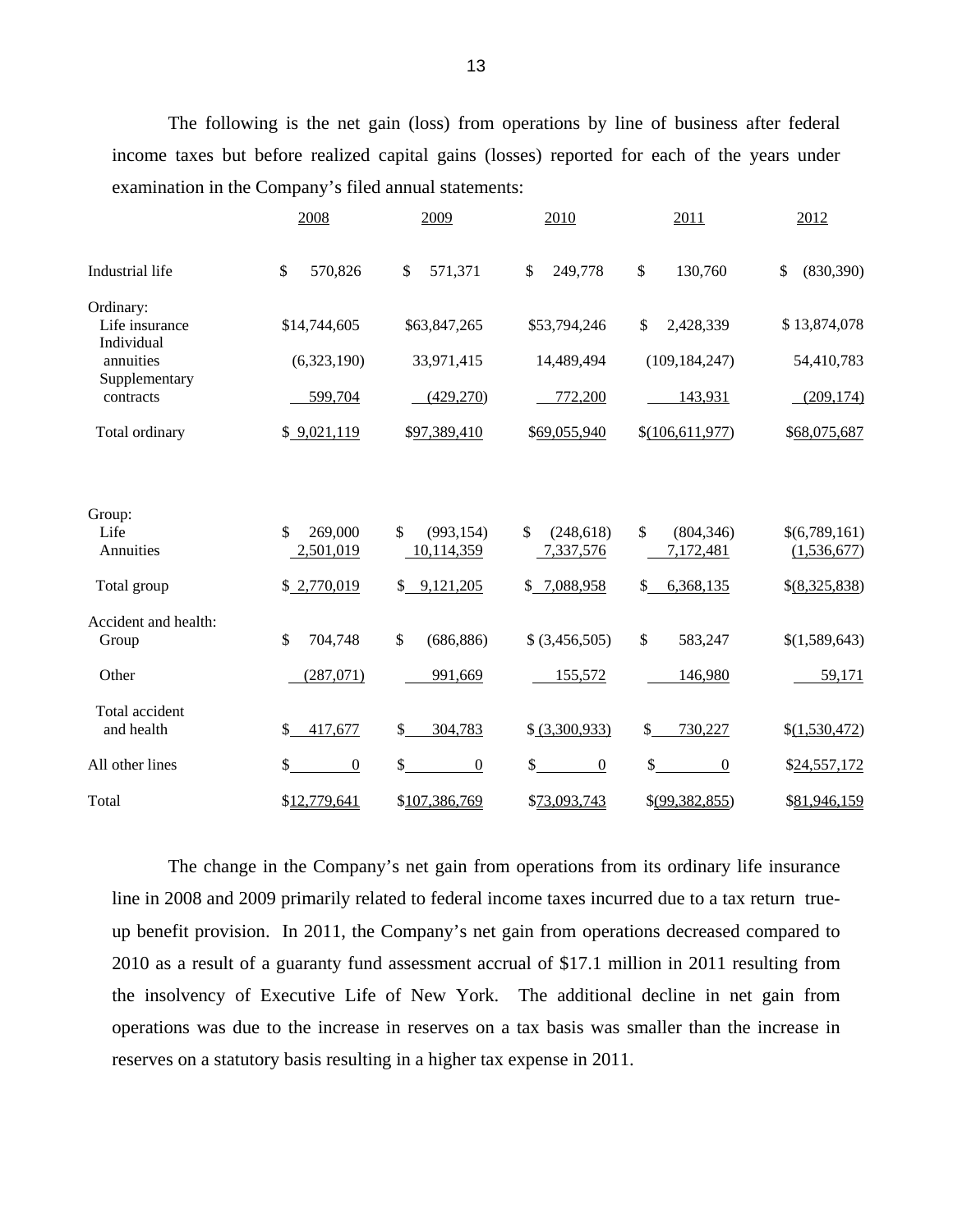The loss in the Company's net gain from operations from its individual annuities line in 2008 related to increased amortization of existing Commissioners Annuity Reserve Valuation Method ("CARVM") reserves on the Legacy and Choice Plus blocks of business. Amortization increased over the prior year related to the low equity markets. The main drivers of the variable annuity business are the performance of the equity markets and the interest rate environment. The significant loss in 2011 was primarily due to an unfavorable reserve development related to low forward interest rates used in the reserve calculation. In 2012 the improvement in net gain from operations in the individual annuities line was due to a favorable reserve development in variable annuities. The improvement in variable annuities was driven by AG43 reserves due to the equity market gains during 2012.

The variability in the Company's net gain from operations from its group accident and health line is primarily due to increasing disability benefits, driven by unfavorable claim incidence experience and unfavorable claim recovery experience, offset by increasing premiums. The Company is focusing on group business, which is the reason for the increasing group premiums. Less sales initiative is being taken on the individual business, which resulted in a decline in the number of outstanding policies at year end.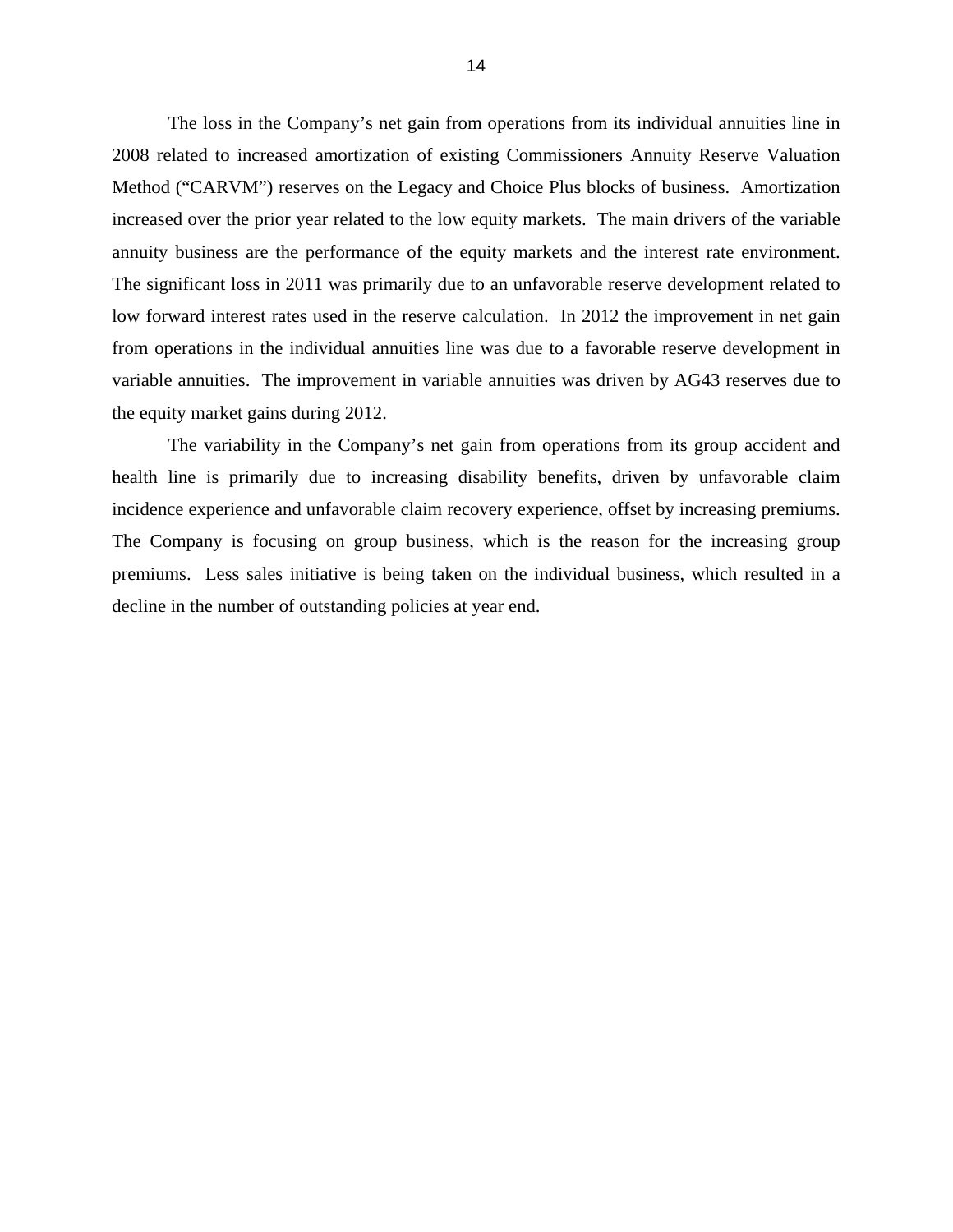#### 6. FINANCIAL STATEMENTS

<span id="page-17-0"></span>The following statements show the assets, liabilities, capital and surplus as of December 31, 2012, as contained in the Company's 2012 filed annual statement, a condensed summary of operations and a reconciliation of the capital and surplus account for each of the years under review. The examiner's review of a sample of transactions did not reveal any differences which materially affected the Company's financial condition as presented in its financial statements contained in the December 31, 2012 filed annual statement.

#### A. Independent Accountants

The firm of EY was retained by the Company to audit the Company's combined statutory basis statements of financial position as of December  $31<sup>st</sup>$  of each year in the examination period, and the related statutory-basis statements of operations, capital and surplus, and cash flows for the year then ended.

EY concluded that the statutory financial statements presented fairly, in all material respects, the financial position of the Company at the respective audit dates. Balances reported in these audited financial statements were reconciled to the corresponding years' annual statements with no discrepancies noted.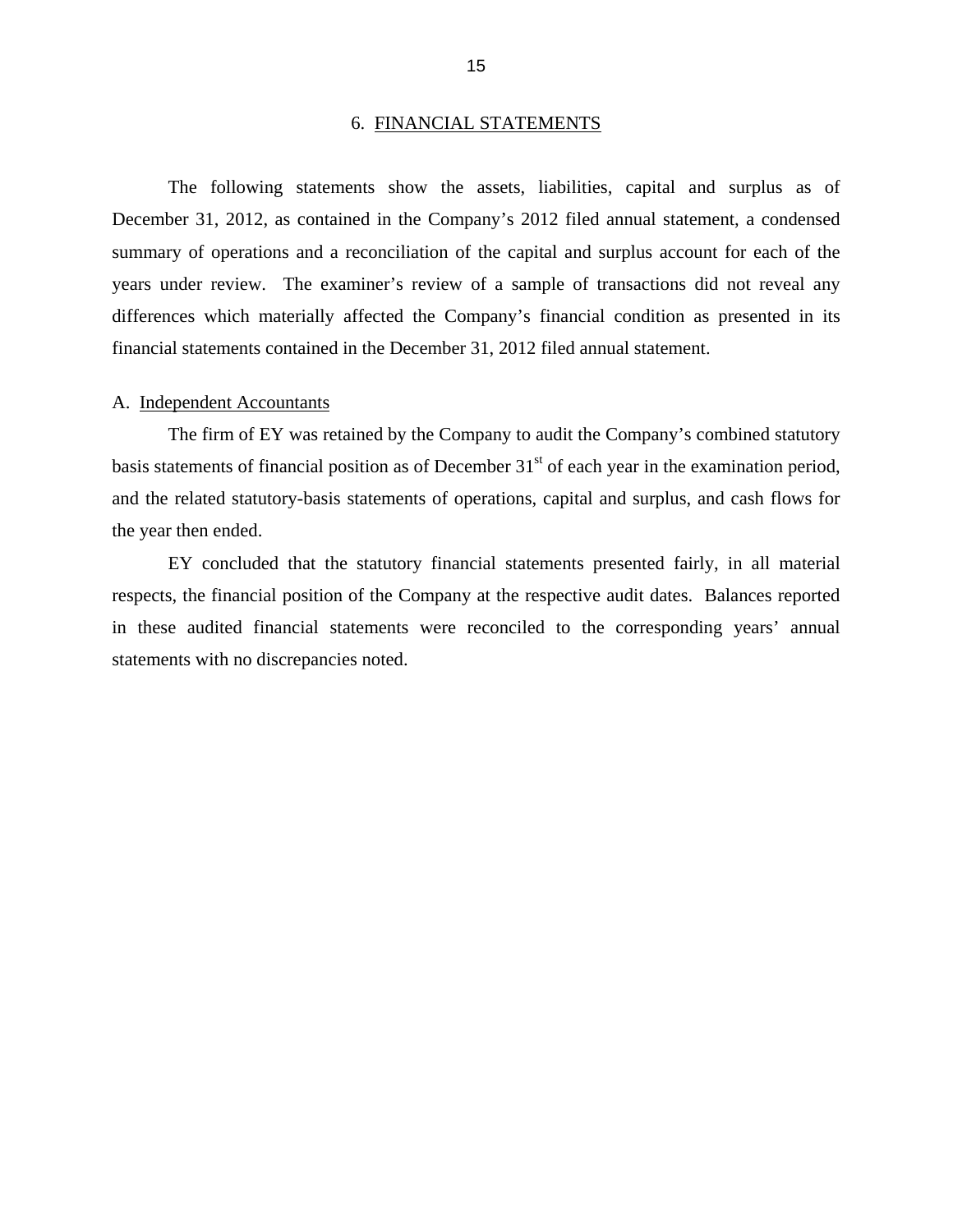## B. Net Admitted Assets

| <b>Bonds</b>                                                            | \$6,661,060,323 |
|-------------------------------------------------------------------------|-----------------|
| Stocks:                                                                 |                 |
| Preferred stocks                                                        | 5,090,280       |
| Common stocks                                                           | 127,250         |
| Mortgage loans on real estate:                                          |                 |
| <b>First liens</b>                                                      | 423,189,154     |
| Cash, cash equivalents and short term investments                       | 53,987,263      |
| Contract loans                                                          | 356,212,139     |
| Other invested assets                                                   | 21,266,772      |
| Investment income due and accrued                                       | 96,447,521      |
| Premiums and considerations:                                            |                 |
| Uncollected premiums and agents' balances in the course of collection   | 4,908,081       |
| Deferred premiums, agents' balances and installments booked but         |                 |
| deferred and not yet due                                                | 14,385,067      |
| Reinsurance:                                                            |                 |
| Amounts recoverable from reinsurers                                     | 1,511,191       |
| Other amounts receivable under reinsurance contracts                    | 7,377,443       |
| Net deferred tax asset                                                  | 67,339,650      |
| Guaranty funds receivable or on deposit                                 | 183,971         |
| Electronic data processing equipment and software                       | 9,203           |
| Receivables from parent, subsidiaries and affiliates                    | 11,980,449      |
| Health care and other amounts receivable                                | 1,162,540       |
| Other receivables related to investments                                | 67,699          |
| From separate accounts, segregated accounts and protected cell accounts | 3,199,183,779   |
|                                                                         |                 |

Total admitted assets  $$10,925,489,739$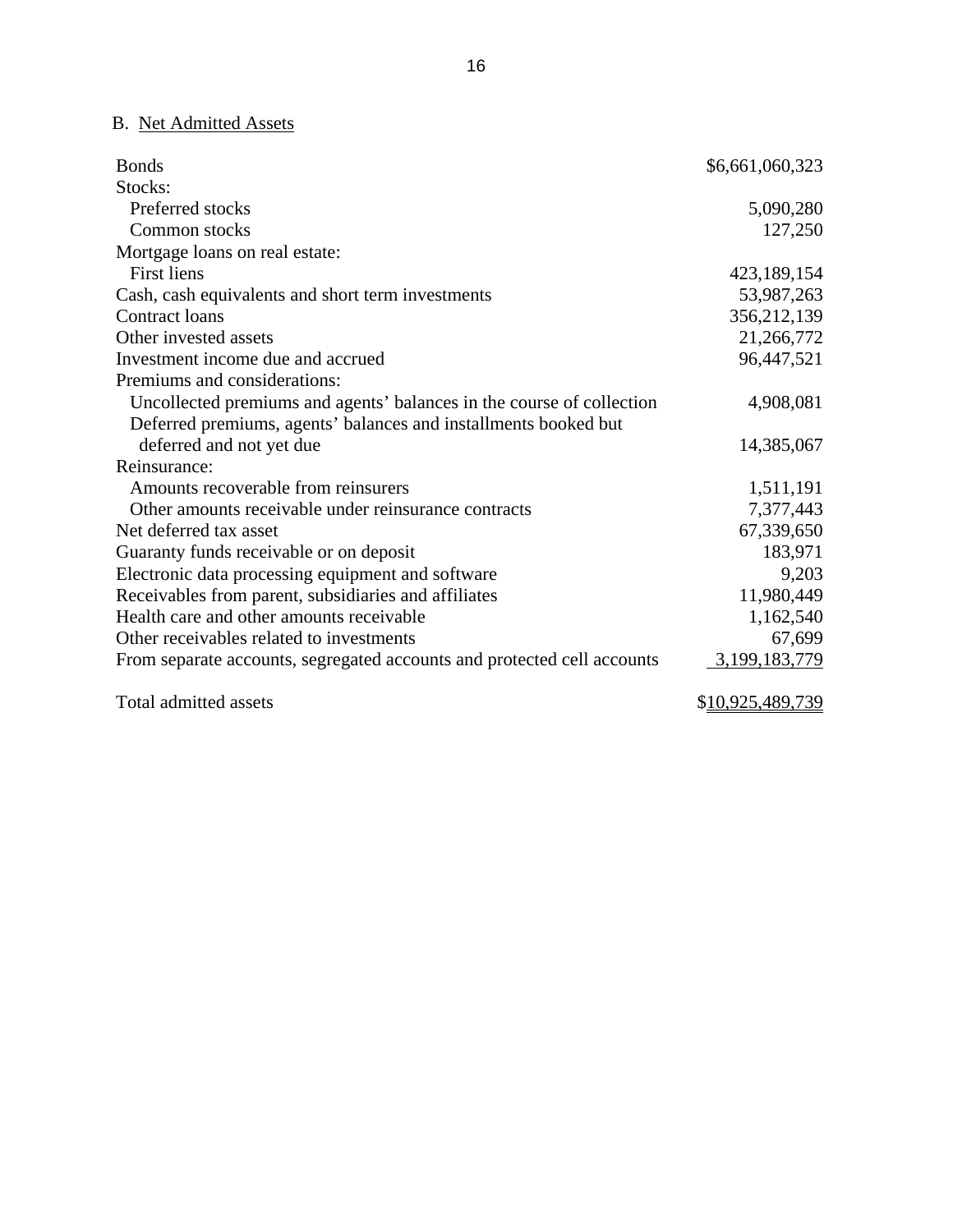## C. Liabilities, Capital and Surplus

| Aggregate reserve for life policies and contracts                       | \$6,660,567,160   |
|-------------------------------------------------------------------------|-------------------|
| Aggregate reserve for accident and health contracts                     | 85,469,553        |
| Liability for deposit-type contracts                                    | 240,974,451       |
| Contract claims:                                                        |                   |
| Life                                                                    | 47,636,625        |
| Accident and health                                                     | 2,253,181         |
| Policyholders' dividends and coupons due and unpaid                     | 5,664             |
| Provision for policyholders' dividends and coupons payable in           |                   |
| following calendar year - estimated amounts                             |                   |
| Dividends apportioned for payment                                       | 23,949,998        |
| Premiums and annuity considerations for life and accident and health    |                   |
| contracts received in advance                                           | 2,615,116         |
| Contract liabilities not included elsewhere:                            |                   |
| Other amounts payable on reinsurance                                    | 4,978,932         |
| Interest maintenance reserve                                            | 1,090,367         |
| Commissions to agents due or accrued                                    | 5,446,945         |
| Commissions and expense allowances payable on reinsurance assumed       | 54,855            |
| General expenses due or accrued                                         | 5,259,090         |
| Transfers to separate accounts due or accrued                           | (108, 600, 598)   |
| Taxes, licenses and fees due or accrued, excluding federal income taxes | 19,529,100        |
| Current federal and foreign income taxes                                | 17,297,116        |
| Unearned investment income                                              | 1,580,901         |
| Amounts withheld or retained by company as agent or trustee             | 12,794,356        |
| Amounts held for agents' account                                        | 5,731             |
| Remittances and items not allocated                                     | 16,437,072        |
| Miscellaneous liabilities:                                              |                   |
| Asset valuation reserve                                                 | 33,230,794        |
| Reinsurance in unauthorized companies                                   | 2,923,856         |
| Payable to parent, subsidiaries and affiliates                          | 2,353,610         |
| Miscellaneous liabilities                                               | 55,888            |
| From Separate Accounts statement                                        | 3,199,183,199     |
|                                                                         |                   |
| <b>Total liabilities</b>                                                | \$10,277,092,962  |
| Common capital stock                                                    | \$2,640,000       |
| Gross paid in and contributed surplus                                   | 1,135,800,643     |
| Unassigned funds (surplus)                                              | (490, 043, 866)   |
| Surplus                                                                 | 645,756,777<br>\$ |
| Total capital and surplus                                               | 648,396,777       |
| Total liabilities, capital and surplus                                  | \$10,925,489,739  |
|                                                                         |                   |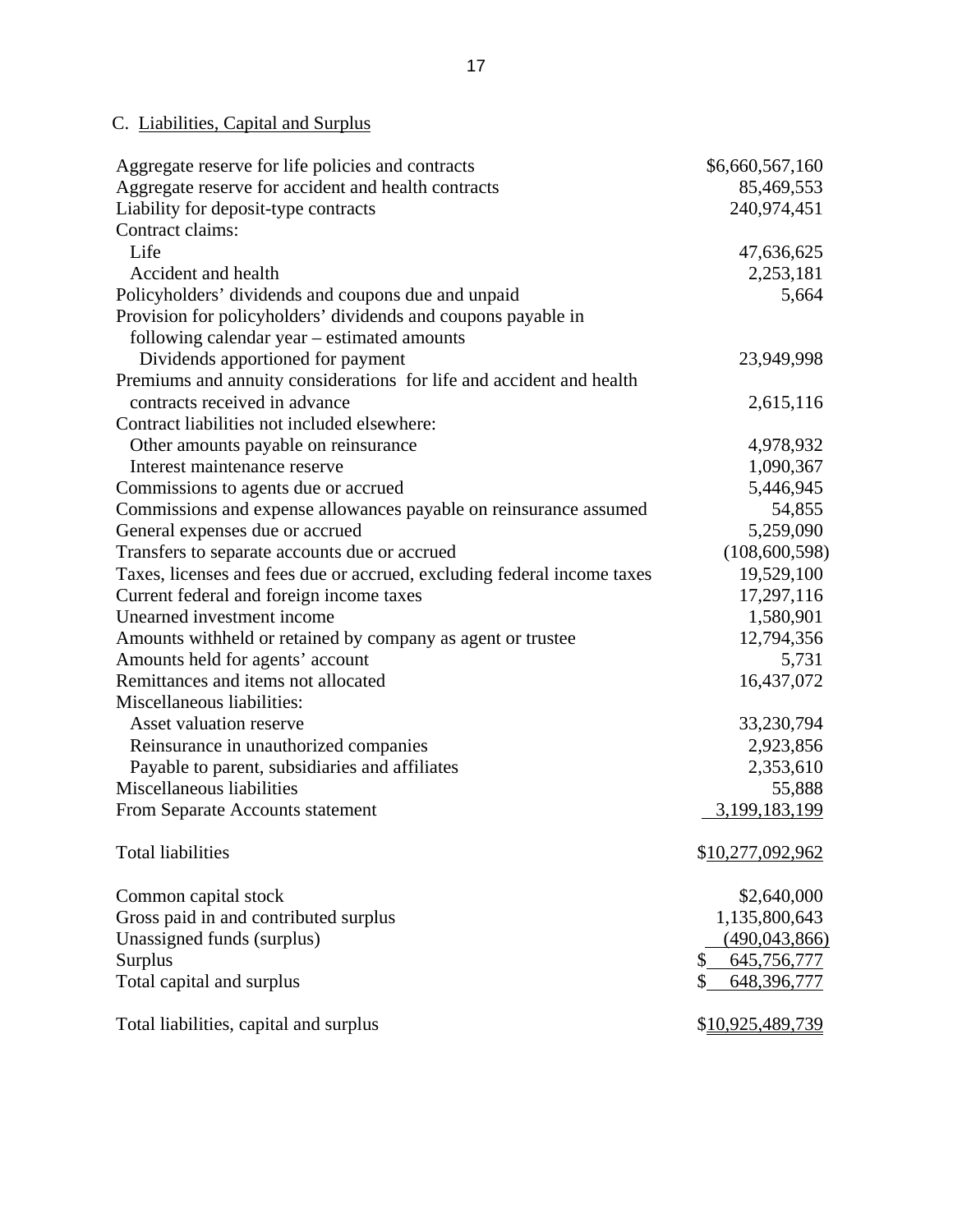## D. Condensed Summary of Operations

|                                     | 2008               | 2009                | 2010             | 2011               | 2012              |
|-------------------------------------|--------------------|---------------------|------------------|--------------------|-------------------|
| Premiums and considerations         | 929,070,078        | 865, 145, 176<br>S. | \$ 867,082,261   | \$959,389,200      | \$1,034,135,539   |
| Investment income                   | 392,606,052        | 403,448,674         | 414, 344, 375    | 414,466,723        | 418,781,559       |
| Commissions and reserve             |                    |                     |                  |                    |                   |
| adjustments on reinsurance ceded    | (4,441,865)        | 625,666             | 860,912          | 890,482            | 979,243           |
| Miscellaneous income                | 81,703,458         | 92,316,561          | 100,110,938      | 96,301,313         | 105,774,836       |
| Total income                        | \$1,398,937,724    | \$1,361,536,077     | \$1,382,398,486  | \$1,471,047,718    | \$1,559,671,177   |
| Benefit payments                    | 752,078,378<br>\$. | \$<br>680,002,475   | \$744,470,067    | 815,030,876<br>\$. | \$<br>882,642,324 |
| Increase in reserves                | 131,873,258        | 296,905,144         | 207,872,565      | 389,078,078        | 158,384,552       |
| Commissions                         | 84,526,354         | 72,046,223          | 74,491,492       | 80,604,471         | 82,058,168        |
| General expenses and taxes          | 82,944,190         | 81,094,900          | 77,013,157       | 102,030,852        | 96,991,914        |
| Increase in loading on deferred and |                    |                     |                  |                    |                   |
| uncollected premiums                | (623, 554)         | (623, 955)          | 3,791,926        | (1,470,825)        | (605,766)         |
| Net transfers to (from)             |                    |                     |                  |                    |                   |
| separate accounts                   | 290,625,813        | 102,116,089         | 145, 367, 995    | 123,743,029        | 209,776,196       |
| Total deductions                    | \$1,341,424,138    | \$1,231,540,876     | \$1,253,007,202  | \$1,509,016,481    | \$1,429,247,388   |
| Net gain (loss)                     | \$<br>57, 513, 587 | \$.<br>129,995,201  | \$129,391,284    | (37,968,763)<br>\$ | \$<br>130,423,789 |
| <b>Dividends</b>                    | 28,610,767         | 28,879,992          | 27,030,003       | 23,524,331         | 21,313,423        |
| Federal and foreign income taxes    |                    |                     |                  |                    |                   |
| Incurred                            | 16,123,179         | (6,271,559)         | 29, 267, 538     | 37,889,761         | 27,164,207        |
| Net gain (loss) from operations     |                    |                     |                  |                    |                   |
| before net realized capital gains   | 12,779,641<br>\$   | 107,386,768<br>\$   | \$<br>73,093,743 | (99, 382, 855)     | \$<br>81,946,159  |
| Net realized capital gains (losses) | (107, 801, 495)    | (94,211,380)        | (18, 155, 626)   | (21,569,720)       | (8,425,714)       |
| Net income                          | \$ (95,021,854)    | 13,175,388<br>S.    | \$54,938,117     | \$ (120,952,575)   | \$ 73,520,445     |

The Company is holding additional reserves of \$90 Million as of December 31, 2013 for its universal life business as part of a phase-in plan due to recent changes to Regulation 147.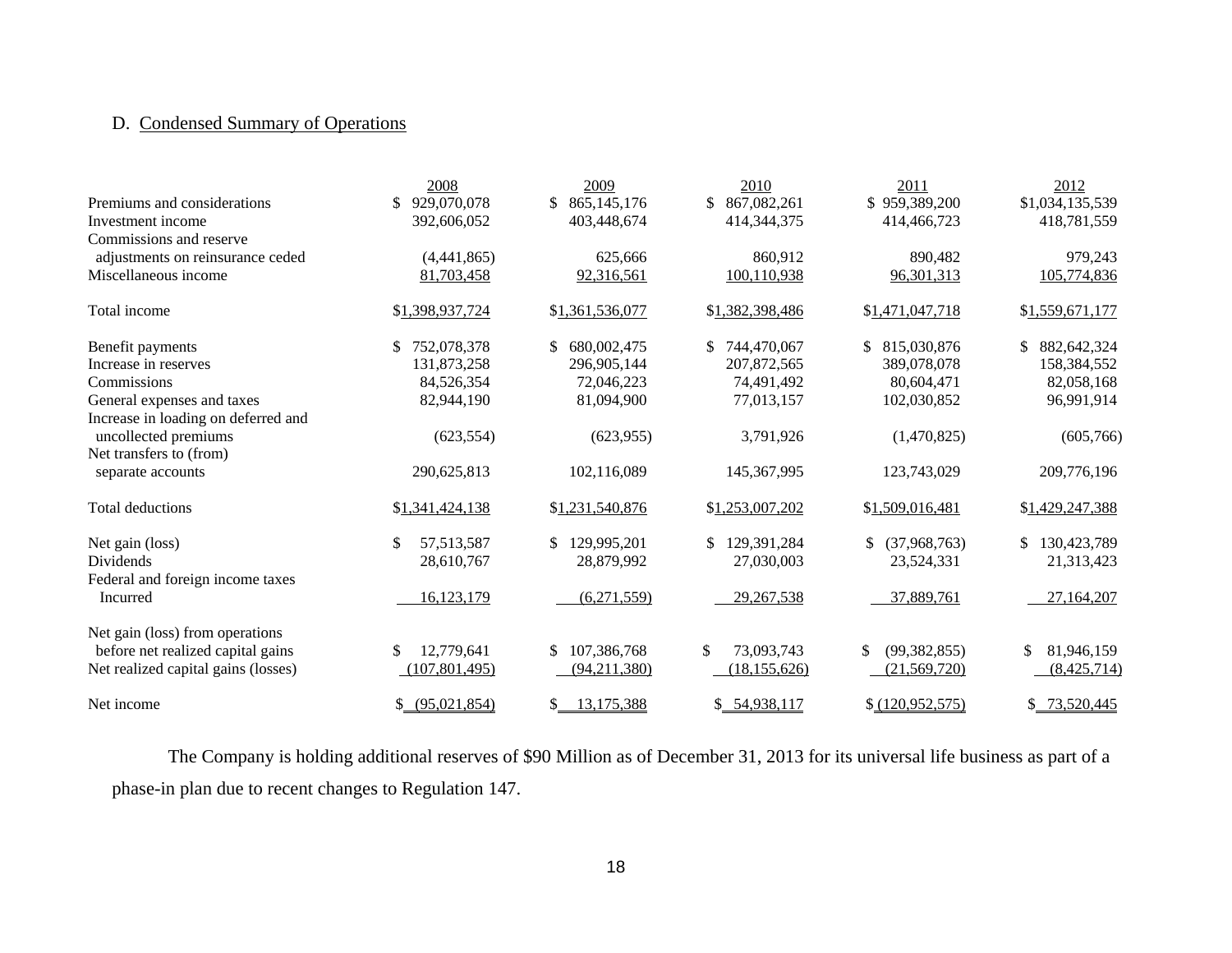## E. Capital and Surplus Account

|                                     | 2008             | 2009           | 2010             | 2011              | 2012           |
|-------------------------------------|------------------|----------------|------------------|-------------------|----------------|
| Capital and surplus,                |                  |                |                  |                   |                |
| December 31, prior year             | \$832,792,903    | \$795,171,102  | \$818,994,051    | \$794,058,945     | \$586,089,941  |
| Net income                          | \$ (95,021,854)  | \$13,175,388   | \$54,938,117     | \$(120,952,575)   | \$73,520,445   |
| Change in net unrealized            |                  |                |                  |                   |                |
| capital gains (losses)              | (10, 304, 118)   | (16,667,925)   | (6,661,588)      | 11,579,643        | 10,694,645     |
| Change in net deferred income tax   | 43,560,971       | (8, 153, 213)  | (5,777,723)      | 66,264,706        | (6,242,545)    |
| Change in non-admitted assets       |                  |                |                  |                   |                |
| and related items                   | (6,400,323)      | (12, 111, 494) | (3,816,485)      | (59, 122, 912)    | 1,081,622      |
| Change in liability for reinsurance |                  |                |                  |                   |                |
| in unauthorized companies           | 2,056,941        | 556,871        | $\boldsymbol{0}$ | 2,384,812         | (267, 236)     |
| Change in reserve valuation basis   | 11,732,522       | 2,864,001      | 9,195,602        | $\theta$          | $\overline{0}$ |
| Change in asset valuation reserve   | 13,614,953       | 4,351,666      | 989,254          | (13, 114, 978)    | (17, 561, 120) |
| Other changes in surplus            |                  |                |                  |                   |                |
| in Separate Accounts statement      | (273)            | (183)          | 500              | 15                | 21             |
| Cumulative effect of changes in     |                  |                |                  |                   |                |
| accounting principles               | $\boldsymbol{0}$ | 21,405,399     | $\boldsymbol{0}$ | $\mathbf{0}$      | 1,238,850      |
| Surplus adjustments:                |                  |                |                  |                   |                |
| Change in surplus as a result of    |                  |                |                  |                   |                |
| Reinsurance                         | (266, 657)       | (266, 657)     | (188, 886)       | (180, 332)        | (157, 846)     |
| Dividends to stockholders           | $\Omega$         | $\Omega$       | (80,000,000)     | (73,000,000)      | $\theta$       |
| Aggregate write ins for gains       |                  |                |                  |                   |                |
| and losses in surplus:              |                  |                |                  |                   |                |
| Correction of prior period          |                  |                |                  |                   |                |
| Error                               | 3,406,036        | (4,470,342)    | 4,707,595        | (24,899,096)      | $\overline{0}$ |
| Change in surplus form              |                  |                |                  |                   |                |
| Increased admissibility             |                  |                |                  |                   |                |
| in deferred taxed                   | $\Omega$         | 23,139,438     | 1,678,508        | 3,071,713         | $\overline{0}$ |
| Net change in capital and surplus   |                  |                |                  |                   |                |
| for the year                        | \$ (37,621,802)  | \$23,822,949   | \$ (24,935,106)  | $$$ (207,969,004) | \$62,306,836   |
| Capital and surplus,                |                  |                |                  |                   |                |
| December 31, current year           | \$795,171,102    | \$818,994,051  | \$794,058,945    | \$586,089,941     | \$648,396,777  |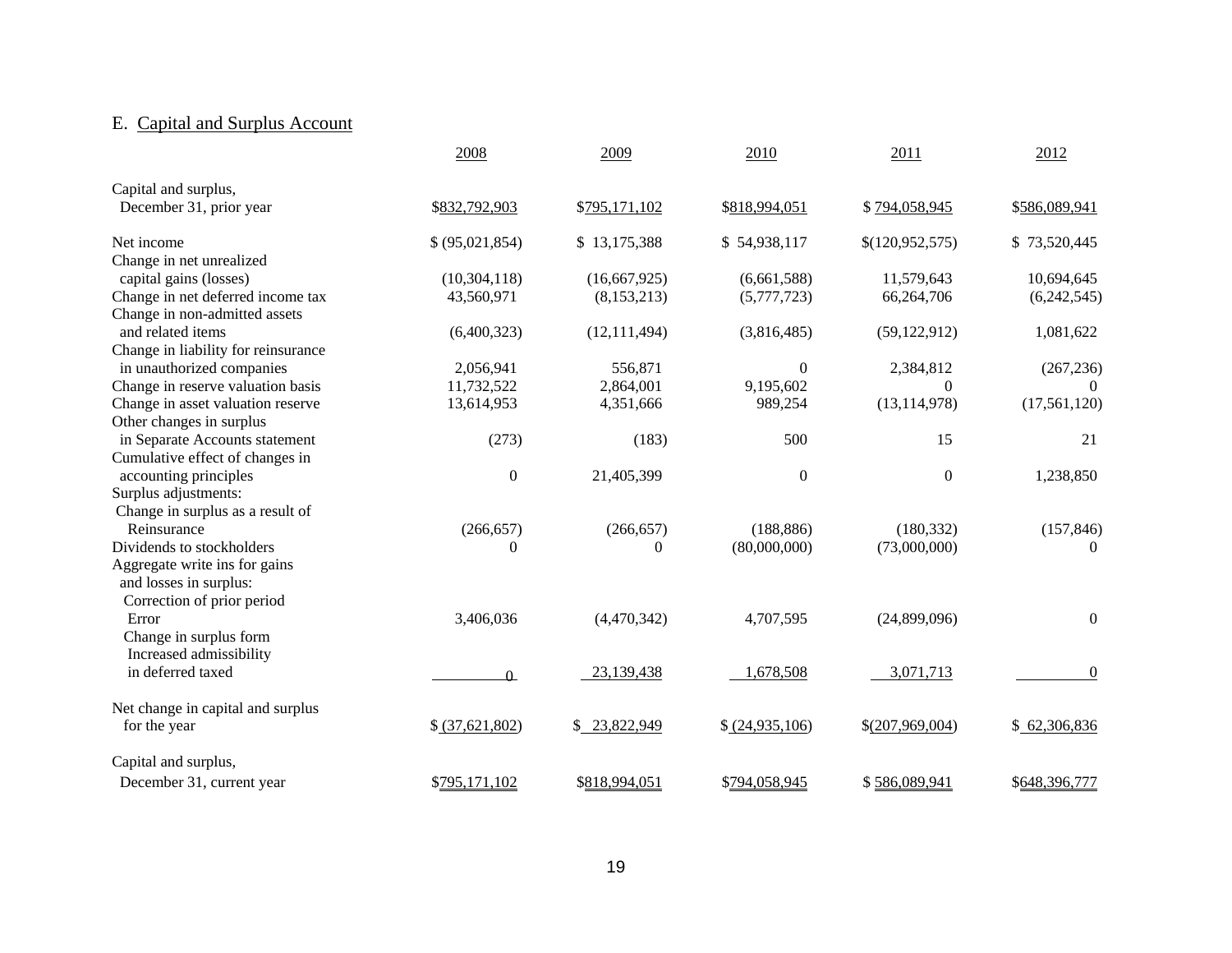#### 7. SELF-SUPPORT

<span id="page-22-0"></span>Section 4228(h) of the New York Insurance Law states, in part:

"No company shall offer for sale any life insurance policy form or annuity contract form covered by this section or any debit life insurance policy form which shall not appear to be self-supporting on reasonable assumptions as to interest, mortality, persistency, taxes, agents' and brokers' survival and expenses resulting from the sale of the policy or contract form. For all such forms offered for sale in this state, and for all forms filed for use outside this state by domestic life insurance companies, a statement that the requirements of this subsection have been met, signed by an actuary who is a member in good standing of the American Academy of Actuaries and meets the requirements prescribed by the superintendent by regulation shall be submitted with each such life insurance policy or annuity contract form filed pursuant to paragraph one or six of subsection (b) of section three thousand two hundred one of this chapter. A demonstration supporting each such statement, signed by an actuary meeting such qualifications, shall be retained in the company's home office, while such form is being offered in this state and for a period of six years thereafter and be available for inspection. . . ."

The examiner conducted a review of the pricing adequacy for various products subject to Section 4228(h) of the New York Insurance Law. This review included an examination of the required actuarial statements of self-support and the supporting demonstrations.

For one policy form, with 2,306 policies issued, the Company violated Section 4228(h) of the New York Insurance Law by failing to demonstrate that pricing was performed prior to the date that the statement of self-support was signed.

In response to the Department's concerns, the Company agreed that all future demonstrations will be signed, dated and finalized prior to the date of the statement of selfsupport.

The Company also agreed that such demonstrations will be well organized, and include narrative descriptions of the methodologies and material assumptions used such that another actuary can make a reasonable assessment of the analysis performed. Where possible, the assumptions and results of the testing will be contained in one document. Where not possible, separate documents will be available and will be easily identified as being part of the same demonstration. With respect to the statements of self-support, the Company agreed that the statements would include all riders that are tested along with the base policy.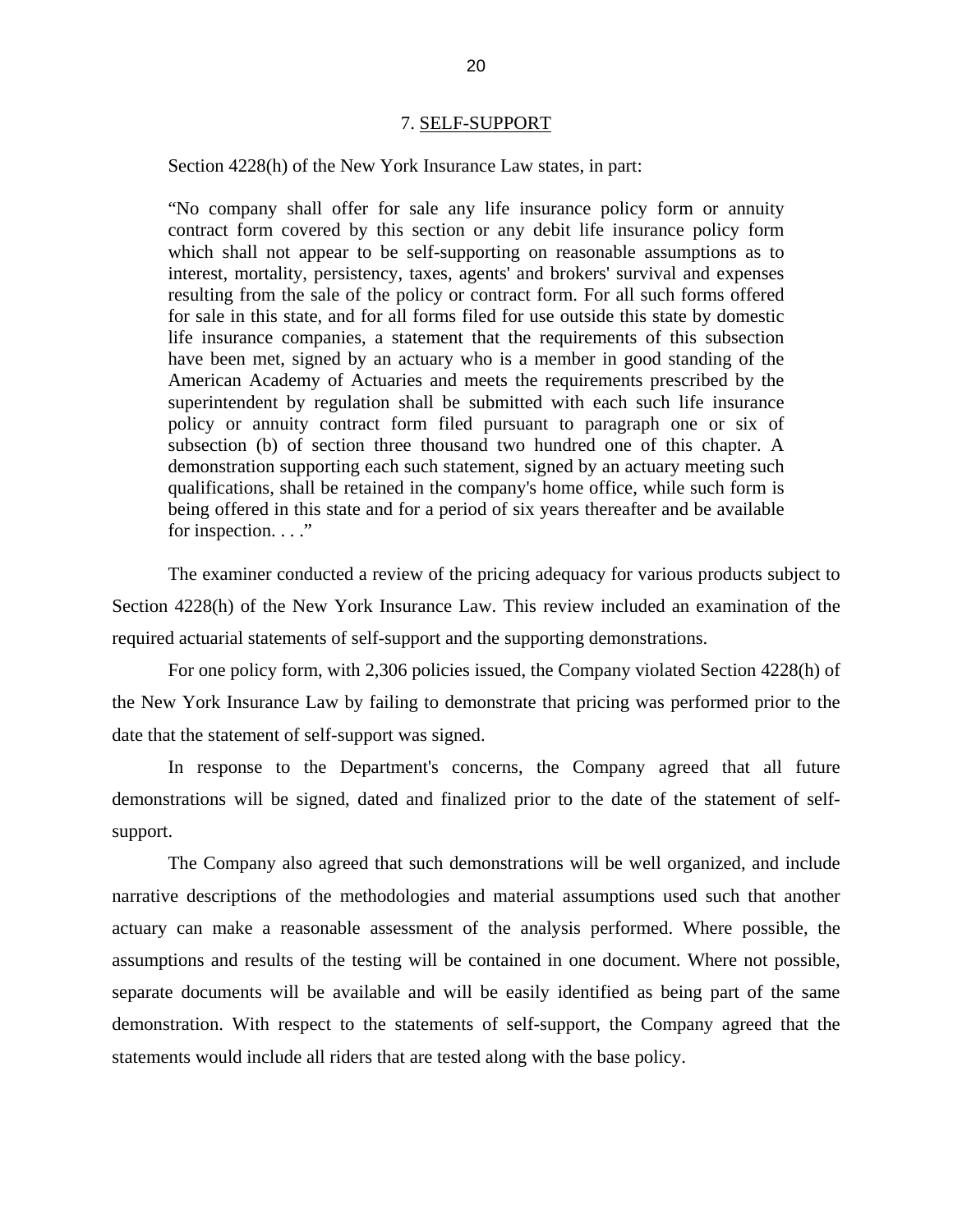#### 21

### 8. SUMMARY AND CONCLUSIONS

Following is the violation contained in this report:

### Item Description Page No(s).

- A For one policy form, with 2,306 policies issued, the Company violated Section 4228(h) of the New York Insurance Law by failing to demonstrate that pricing was performed prior to the date that the statement of self-support was signed. 20
-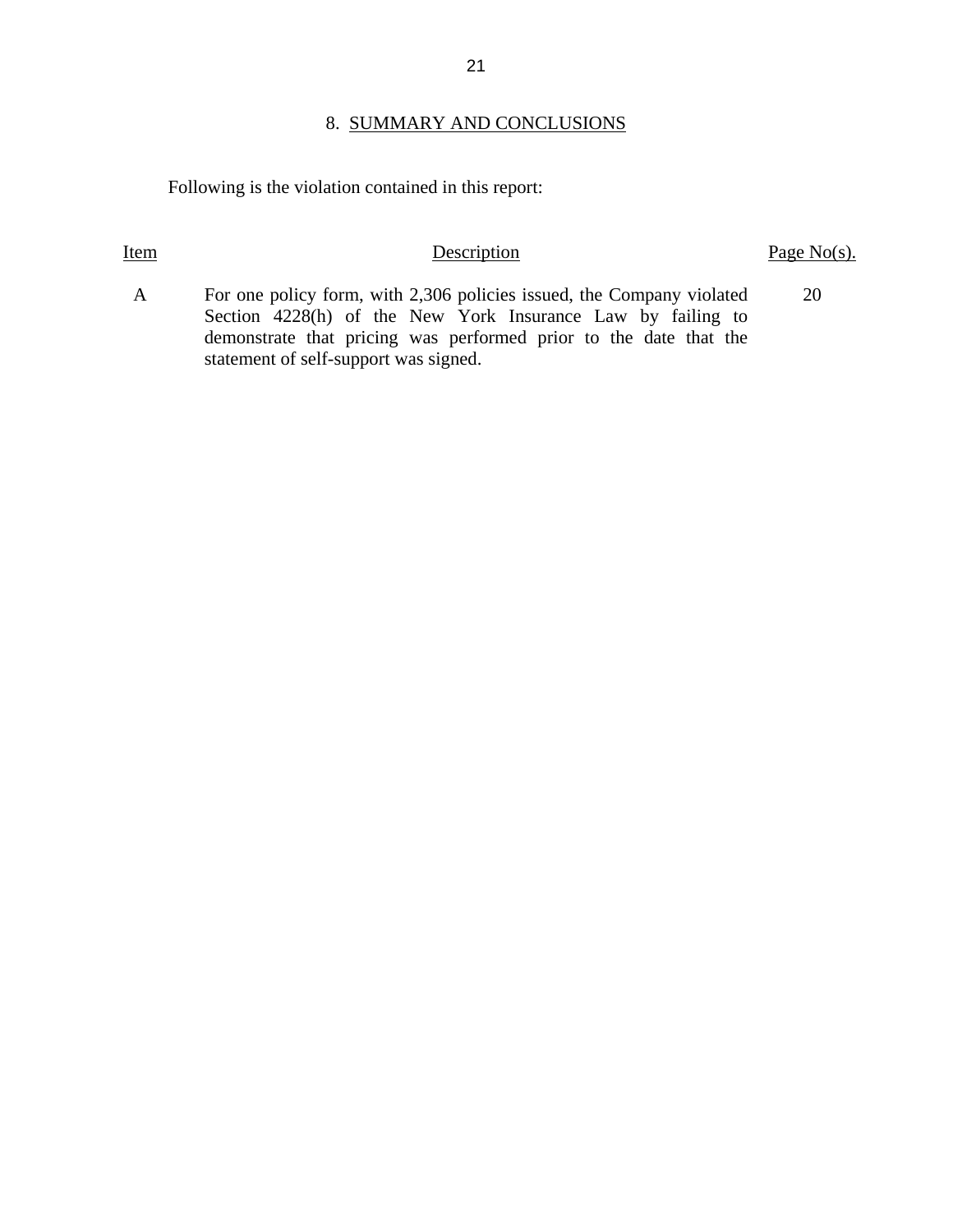Respectfully submitted,

 $\frac{1}{\sqrt{S}}$ William A. O'Connell

STATE OF NEW YORK ) )SS: COUNTY OF NEW YORK )

William A. O'Connell, being duly sworn, deposes and says that the foregoing report, subscribed by him, is true to the best of his knowledge and belief.

 $\frac{1}{\sqrt{S}}$ William A. O'Connell

Subscribed and sworn to before me

this day of